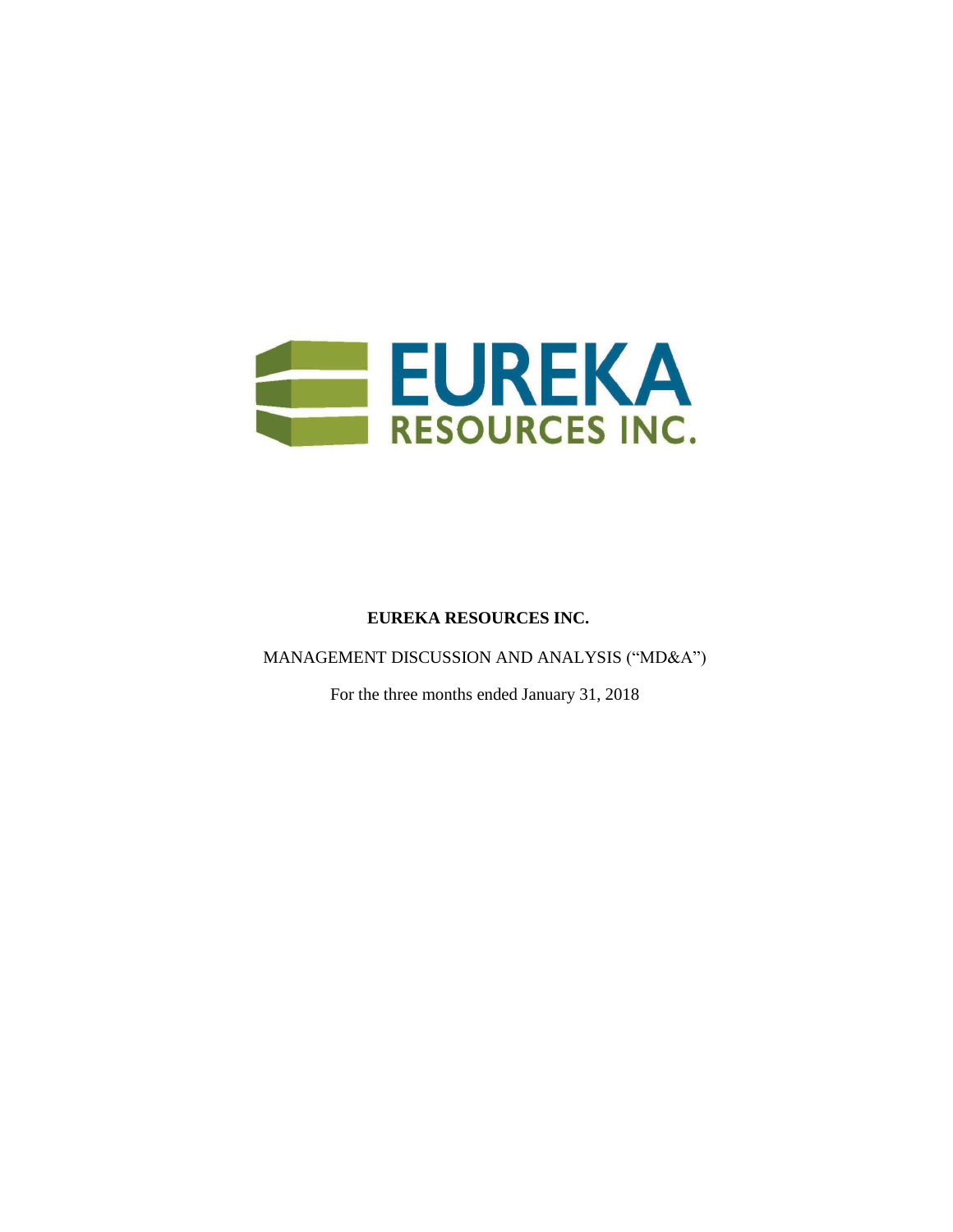## **CAUTIONARY STATEMENTS REGARDING FORWARD-LOOKING STATEMENTS**

This MD&A includes certain forward-looking statements or information. All statements other than statements of historical fact included in this MD&A including statements relating to the potential mineralization or geological merits of the Company's mineral properties and the future plans, objectives or expectations of the Company are forward-looking statements that involve various risks and uncertainties. Such forward-looking statements include among other things, statements regarding future commodity pricing, estimation of mineral reserves and resources, timing and amounts of estimated exploration expenditures and capital expenditures, costs and timing of the exploration and development of new deposits, success of exploration activities, permitting time lines, future currency exchange rates, requirements for additional capital, government regulation of mining operations, environmental risks, anticipated reclamation expenses, timing and possible outcome of pending litigation, timing and expected completion of property acquisitions or dispositions, and title disputes. They may also include statements with respect to the Company's mineral discoveries, plans, out-look and business strategy. The words "may", "would", "could", "should", "will", "likely", "expect", "anticipate", "intend", "estimate", "plan", "forecast", "project" and "believe" or other similar words and phrases are intended to identify forward-looking information.

Forward-looking statements are predictions based upon current expectations and involve known and unknown risks and uncertainties. There can be no assurance that such statements will prove to be accurate and actual results and future events could differ materially from those anticipated in such statements.

Important factors that could cause actual results to differ materially from the Company's plans or expectations include risks relating to the actual results of exploration programs, fluctuating commodity prices, the possibility of equipment breakdowns and delays, the availability of necessary exploration equipment including drill rigs, exploration cost overruns, general economic or business conditions, regulatory changes, and the timeliness of government or regulatory approvals to conduct planned exploration work. Additional factors that could cause actual results to differ materially from the Company's plans or expectations include political events, fluctuations in mineralization grade, geological, technical, mining or processing problems, future profitability on production, the ability to raise sufficient capital to fund exploration or production, litigation, legislative, environmental and other judicial, regulatory, political and competitive developments, inability to obtain permits, general volatility in the equity and debt markets, accidents and labour disputes and the availability of qualified personnel.

Although the Company has attempted to identify all of the factors that may affect our forwardlooking statements or information, this list of the factors is not exhaustive. Readers are cautioned not to place undue reliance on these forward-looking statements, which speak only as of the date the statements were made, and readers are advised to consider such forward-looking statements in light of the risks and uncertainties detailed throughout this MD&A. The Company disclaims any intention or obligation to update or revise forward-looking information, whether as a result of new information, future events or otherwise, except where required by applicable securities laws.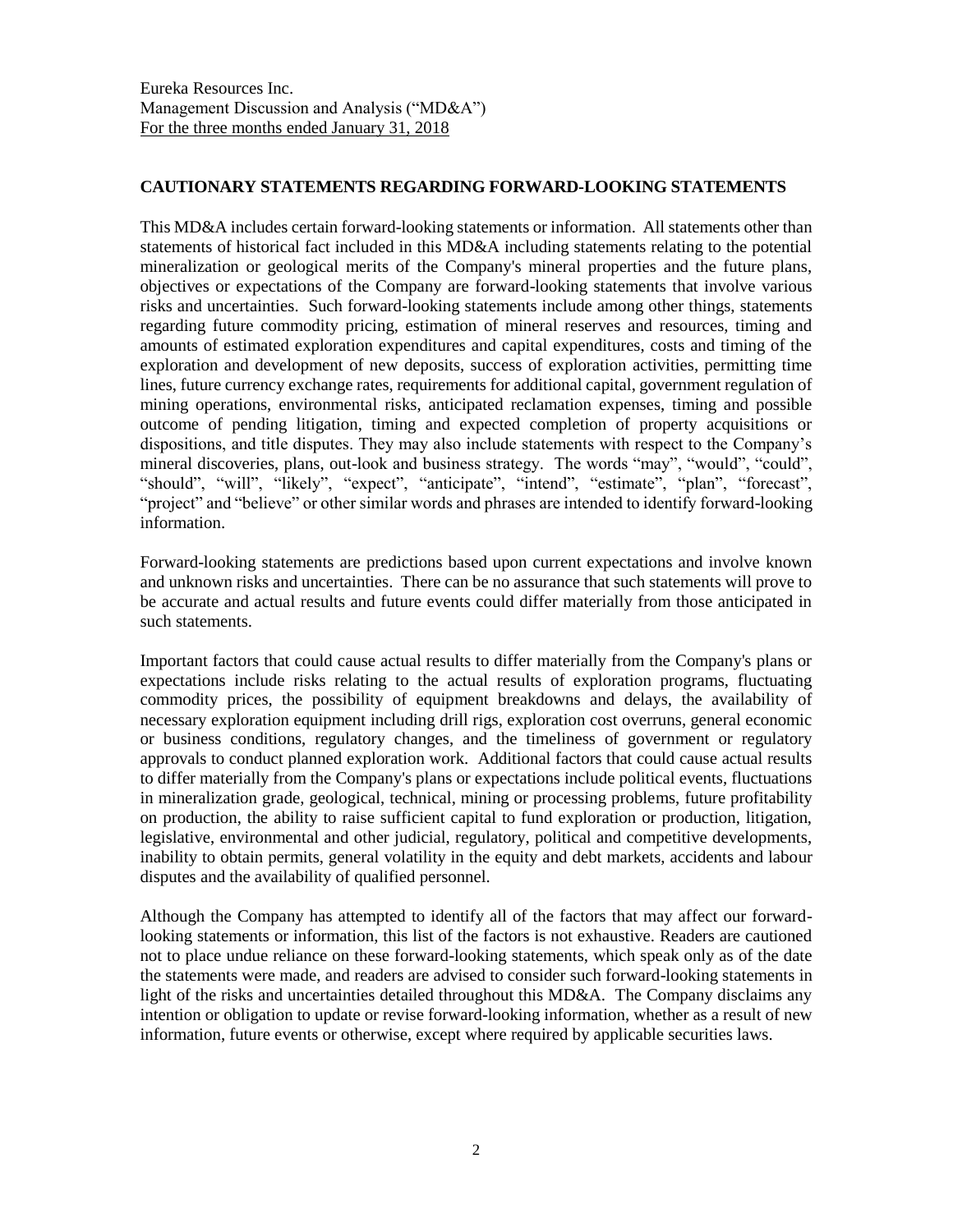## **PRESIDENT'S MESSAGE**

To Our Shareholders,

On November 27, 2017, Eureka Resources Inc. ("Eureka" or "the Company") announced that it was conducting a review of strategic alternatives focused on maximizing shareholder value which included a review of the Company's capital structure, property portfolio and potential business combinations or joint ventures. As part of that review, the Company completed an equity financing of \$126,250 to enhance its financial position.

On February 24, 2018, Eureka signed an amalgamation agreement with Kore Mining Ltd. ("Kore") pursuant to which Eureka agreed to acquire all of the issued and outstanding common shares of Kore in exchange for common shares of Eureka by way of a three-cornered amalgamation. Kore owns 100% interests in the Imperial and Long Valley gold development projects located in California. The projects have had over 141,000 metres of historic drilling.

Combined, historical estimates of resources at Imperial and Long Valley total 2,090,200 measured and indicated ounces of gold and 1,869,500 inferred ounces of gold. A qualified person has not done sufficient work to classify the historical estimates as current resources and Kore is not treating the historical estimates as current resources. Significant data compilation, re-drilling, resampling and data verification will be required by a qualified person before the historical estimates at the projects can be classified as current resources.

The transaction will constitute a reverse takeover of Eureka by Kore under the policies of the TSX Venture Exchange. As a condition of closing of the transaction, Eureka will complete a consolidation of its issued and outstanding common shares on the basis of one post-consolidated Eureka share for each 10 pre-consolidated Eureka shares. In addition, prior to closing, Eureka will complete a shares-for-debt transaction to eliminate certain liabilities.

Eureka believes that this transaction will benefit current Eureka shareholders given that the combined entity will have a stronger portfolio of gold properties and will be funded with a minimum of \$2,000,000 as a condition of closing the transaction.

The transaction is subject to various corporate and regulatory conditions. Full details of the Kore transaction can be read in the "Proposed Transaction" section later in this MD&A.

Sincerely,

*"Michael Sweatman"*

Michael Sweatman, President and CEO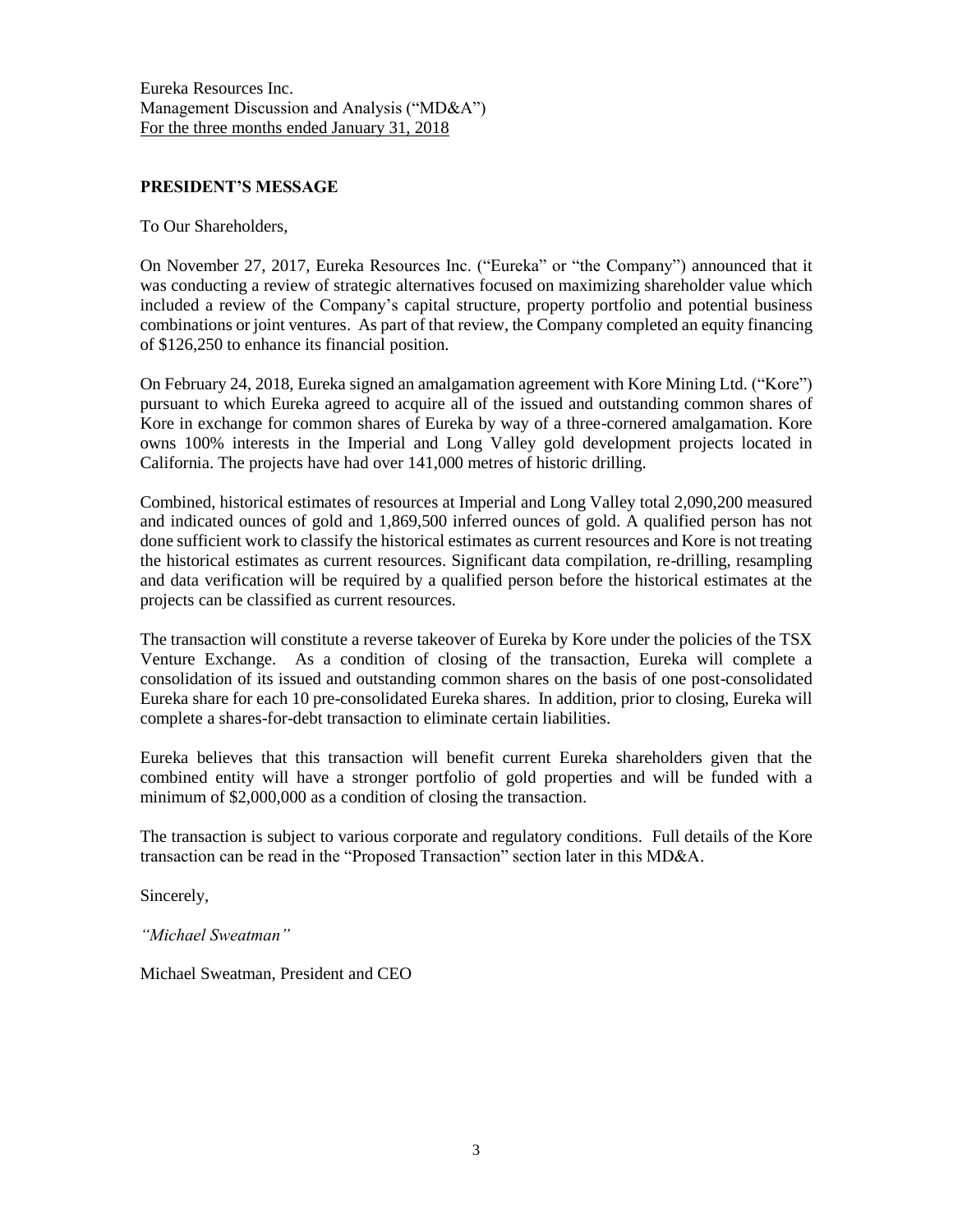## **INTRODUCTION**

Eureka Resources Inc. ("Eureka" or "the Company") is an exploration stage company with a strong technical team, whose strategy is to acquire projects in prospective areas that have the potential to deliver important discoveries and create value for its shareholders. The Company's primary focus is exploration for precious metals in British Columbia and the Yukon Territory.

The Company's common shares are listed for trading on the TSX Venture Exchange ("TSX-V") under the symbol "EUK". The Company's head office is Suite 1100 - 1111 Melville Street, Vancouver, British Columbia, Canada V6E 3V6. The registered and records office is c/o McMillan LLP, Suite 1500 - 1055 West Georgia Street, Vancouver, British Columbia, Canada V7X 1L3.

This discussion and analysis of financial position, results of operations and cash flows of Eureka Resources Inc. for the three months ended January 31, 2018 includes information up to and including April 2, 2018 and should be read in conjunction with the Company's unaudited condensed interim consolidated financial statements for the three months ended January 31, 2018 and the Company's audited annual consolidated financial statements for the years ended October 31, 2017 and 2016. All the financial statements were prepared using International Financial Reporting Standards ("IFRS"). The Board of Directors of the Company has approved this MD&A.

The reader is encouraged to review the Company's statutory filings at [www.sedar.com](http://www.sedar.com/) and to review other information about the Company on its website at [www.eurekaresourcesinc.com.](http://www.eurekaresourcesinc.com/)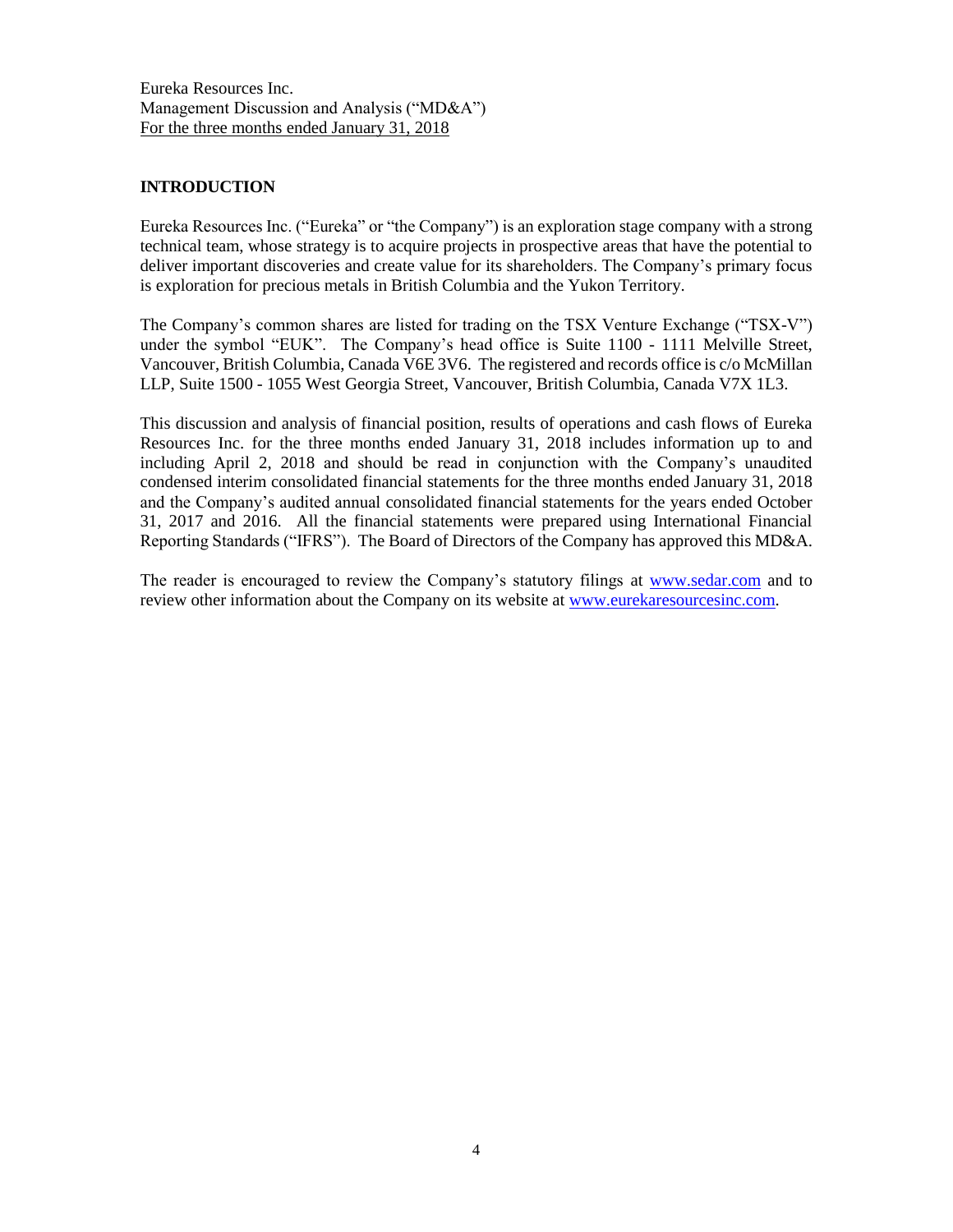# **OVERALL PERFORMANCE**

## *FG Gold Project, Cariboo Mining Division, British Columbia:*

The FG Gold project ("FG Gold") is a strata-controlled gold project located at the headwaters of the Horsefly River, 50 kms east of Horsefly, B.C. and consists of 30 contiguous claims (10,084 hectares). Over \$15.0 million of exploration work has been completed on FG Gold, establishing a Measured and Indicated resource of 376,000 ounces of gold at an average grade of 0.776 g/t (using a 0.5 g/t cut-off), and an Inferred resource of 634,900 ounces of gold at an average grade of 0.718  $g/t$  (using a 0.5 g/t cut-off). Mineralization has been outlined over a 3 km strike length, and additional mineralization could extend along an interpreted 10 km strike length. Further details on the gold resource can be found in "NI 43-101 Technical Report, Frasergold Exploration Project, Cariboo Mining Division, dated July 27, 2015" available on SEDAR or on the Company's website.

Work in 2016 consisted of soil sampling in the northwest extension and a geophysical interpretation of a 2008 airborne geophysical survey in the northwest and southeast extensions and in the south limb area. Interpretation of geophysical results indicates that the favourable horizon is identified from electromagnetic results and offsetting of the horizon is interpreted from magnetic results. Soil anomalies correlate well with interpreted favourable stratigraphic horizon to the northwest and provide drill targets for future programs. Similar geophysical features are interpreted to the southeast and on the south limb and provide areas for future geochemical surveys.

Eureka intends to conduct an exploration program on the interpreted offset of the Main Zone which was discovered in 2016 from a thorough re-interpretation of a 2007 airborne survey. However, timing of an exploration program is not certain. The Company believes that a successful drilling program on the offset on the Main Zone could add significantly to the known gold resources at the property.

An exploration permit was recently received for the FG Gold Project which allows, subject to several conditions, drilling of up to ten drill holes in the northwest area of the FG Gold property proximal to current roads.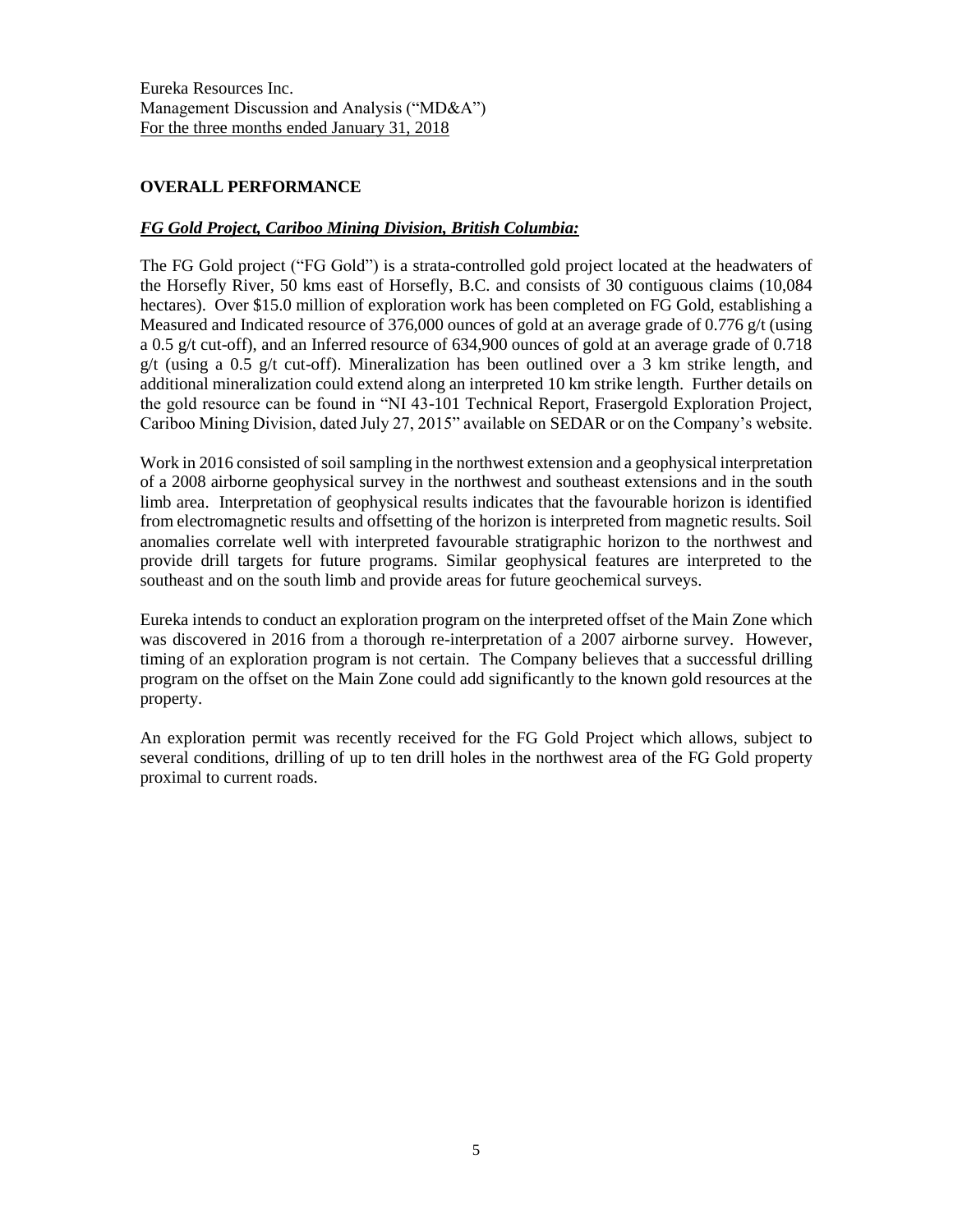## **OVERALL PERFORMANCE** – (cont'd)

### *Gold Creek Project, Cariboo Mining Division, British Columbia:*

On November 14, 2016, Eureka entered into an option agreement to earn up to a 100% interest in the Gold Creek project ("Gold Creek").

Under the terms of the option agreement, Eureka can earn up to a 100% interest in Gold Creek as follows:

- 49% by incurring a minimum of \$30,000 in exploration expenditures by November 14, 2016 (incurred);
- an additional 26% by issuing 50,000 common shares (issued) and by incurring an additional \$50,000 in exploration expenditures by August 31, 2017 (incurred);
- an additional 25% by issuing an additional 100,000 common shares (issued) and by incurring an additional \$50,000 in exploration expenditures by August 31, 2018 (incurred).

The vendor retained a 1% net smelter royalty. The Company may purchase one-half of the royalty for \$1,000,000.

Mineralization at Gold Creek is located 2 kms north of the village of Likely, B.C. The property consists of 33 contiguous mineral claims totalling 9,673 hectares. The Gold Creek property is accessible via a well-maintained all-weather road. Gold mineralization encountered to date at Gold Creek strikes toward the Spanish Mountain deposit which is located 8 kmsto the southeast. Spanish Mountain hosts a 2.48-million-ounce measured and indicated gold resource (see Spanish Mountain Gold Ltd. news release dated April 10, 2017). The Gold Creek mineralized zone is interpreted to occur above the stratigraphic unit, which hosts the Spanish Mountain mineralization.

There are numerous soil anomalies on the property over a 12 km strike length. Much of Gold Creek is covered by overburden and remains virtually unexplored. Limited percussion drilling was completed in the 1980's, with anomalous values of gold up to 1.1g/t reported over a hole length of 1.5 metres.

A 2008 program consisted of 6 diamond drill holes totalling 1,060 metres. A 2011 program consisted of 25 drill holes totalling 2,501 metres, of which 5 (1,037 metres) were diamond drill holes and 16 drill holes (1,464 metres) were reverse-circulation. The program outlined a gold-rich zone with sample values ranging from anomalous to 13.4 g/t Au. The purpose of the 2008 and 2011 drill programs was to test numerous gold soil anomalies as well as expand upon low-grade bulk-tonnage gold mineralization encountered in earlier drill programs. Analysis of the 2008 and 2011 drill data indicates that there appears to be a 300-metre-long zone of low-grade gold mineralization over widths of 75 to 100 metres open along strike to the southeast and to depth. Nine drill holes have tested this zone to date, indicating the zone dips steeply to the northeast and to a vertical depth of at least 250 metres.

A rock chip and soil sampling program was completed at Gold Creek by Eureka in late 2016 extending grid-work completed by the previous operator. Samples were analysed for gold by MMI techniques, and results indicate some weak to moderate anomalies ranging to 22.4 ppb Au. Rock chips were collected from showing areas and graded up to 8.65 ppm Au.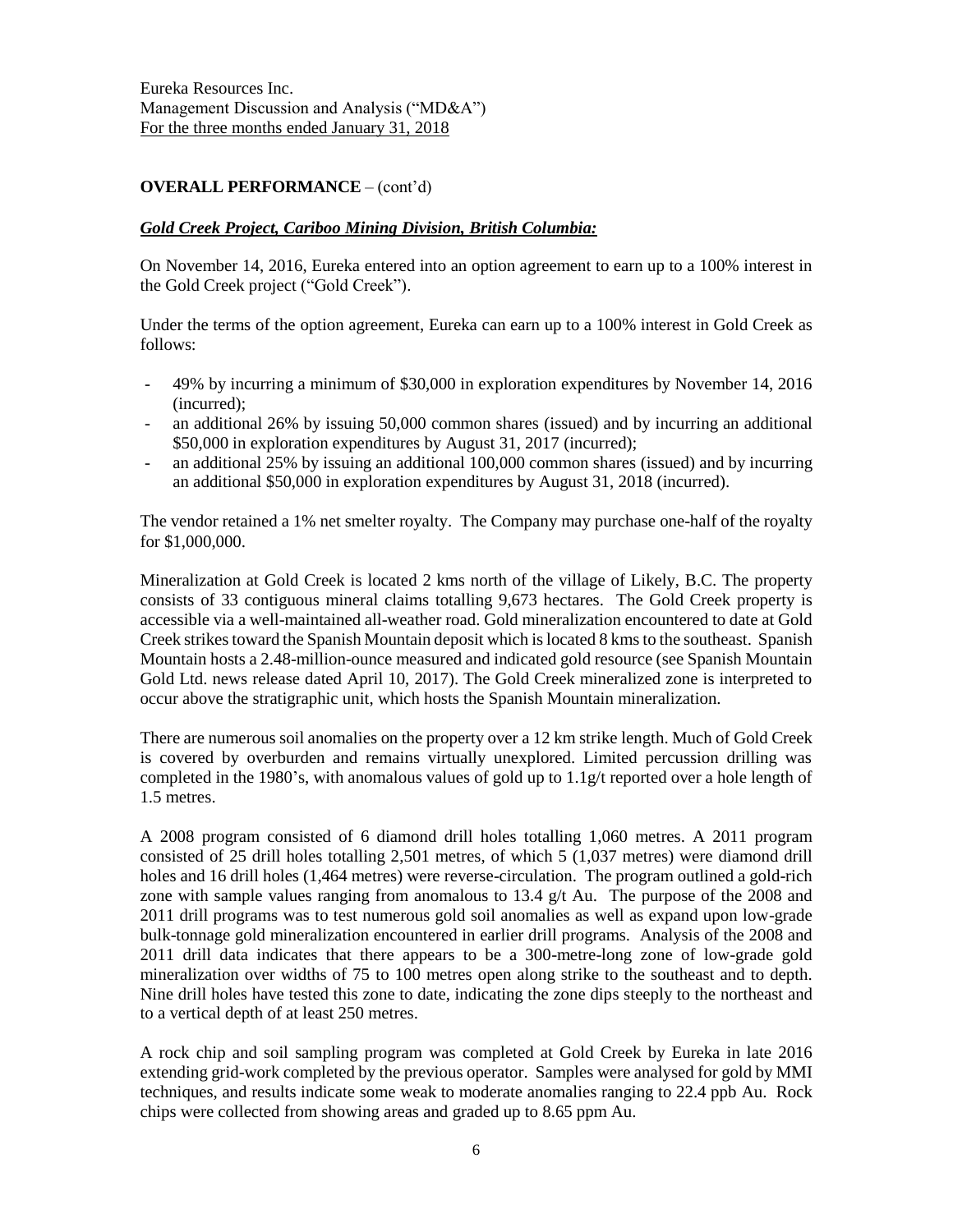# **OVERALL PERFORMANCE** – (cont'd)

## *Gold Creek Project, Cariboo Mining Division, British Columbia:*

### *2017 Drill Program*

In May 2017, Eureka completed its initial diamond drill program at Gold Creek.

The 2017 drill program consisted of three holes totalling 331 metres and was focused on a goldbearing zone containing disseminated and high-grade vein-controlled gold mineralization. Eureka's 2017 drill program served as verification of work conducted by the previous operator and as a guide to design future exploration programs in this area of the property.

Drilling was conducted in previously disturbed areas to mitigate environmental disturbance. The program utilized a diamond drill providing HQ diameter core and twinned a historical reverse circulation drill hole which terminated in gold mineralization at 45.72 metres. In 2011, the previous operator drilled hole GC11-27 (twinned as part of the 2017 drill program) which returned 41.20 metres of 0.893 g/t Au, including 1.51 metres of 3.400 g/t Au.

With the completion of the 2017 drill program, Eureka has satisfied its work commitment required to earn a 100% interest in Gold Creek. Eureka completed the earn-in by issuing 150,000 common shares to the vendor on July 5, 2017.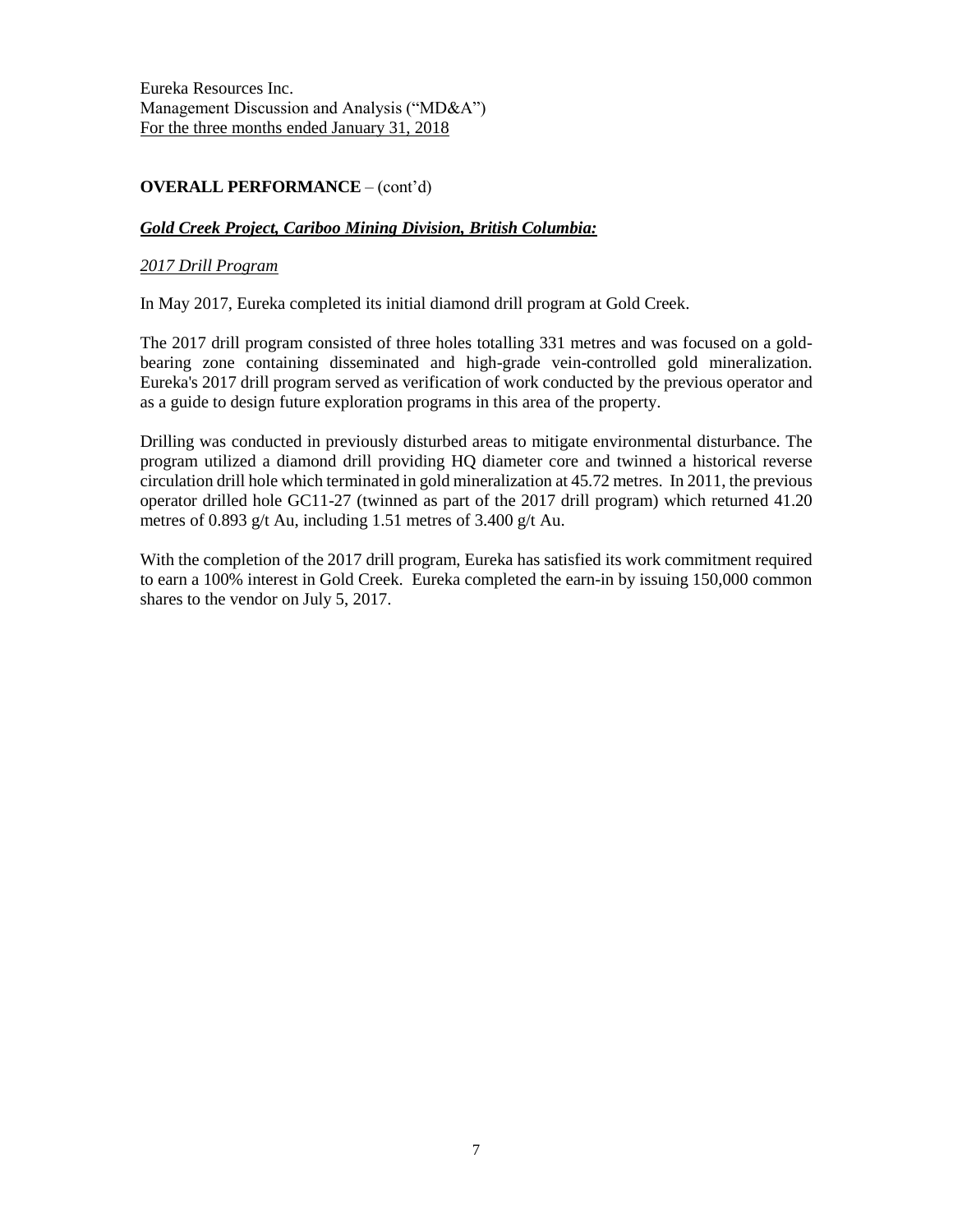# **OVERALL PERFORMANCE** – (cont'd)

## *Luxor Project, Dawson Range Gold Belt, Yukon Territory:*

The Luxor project ("Luxor") is located in the Dawson Range Gold Belt of western Yukon, a district of major porphyry, breccia and vein deposits and occurrences, and is comprised of three noncontiguous claim blocks referred to as the Ophir, Sheba, and Hav. The project consists of 360 claims (approximately 7,000 hectares) and is located 65–80 kms southeast of Dawson City. Neighbouring projects include the Coffee deposit recently acquired by Goldcorp, and Western Copper and Gold Corporation's Casino deposit. The area is accessed via a well-maintained gravel road from Dawson City.

Placer gold mining in the Klondike district of the Yukon has been active since the late 1890's gold rush. Bedrock exploration commenced in the area in the 1970's and resulted in the development of the Casino deposit.

Mineralization in the district is gold, silver, copper and molybdenum porphyry deposits (Casino), mineralized breccia deposits (Coffee), and lode and stockwork veins (Golden Saddle). All three styles of mineralization have been identified near the non-contiguous Ophir, Sheba and Hav claim blocks. Placer mining has produced gold from creeks draining these properties. There is no documented history of bedrock exploration.

On December 12, 2016, Eureka entered into an agreement to purchase a 100% interest in Luxor.

On January 3, 2017, the Company issued 2,500,000 common shares to the vendors. The vendors agreed to an arrangement under which the shares will become free trading on the following dates:

- December 28, 2017: 833,334 shares;
- June 28, 2018: 833,332 shares.

In addition, the Company issued 125,000 common shares as a finder's fee.

The Company has committed to use the vendors to perform exploration work on Luxor totalling \$750,000 over four years as follows:

- \$187,500 on or before December 28, 2017 (incurred);
- \$187,500 on or before December 28, 2018;
- \$187,500 on or before December 28, 2019;
- \$187,500 on or before December 28, 2020;

The vendors will retain a 2% net smelter return royalty for gold produced from Luxor. The Company may purchase the royalty for \$1,000,000.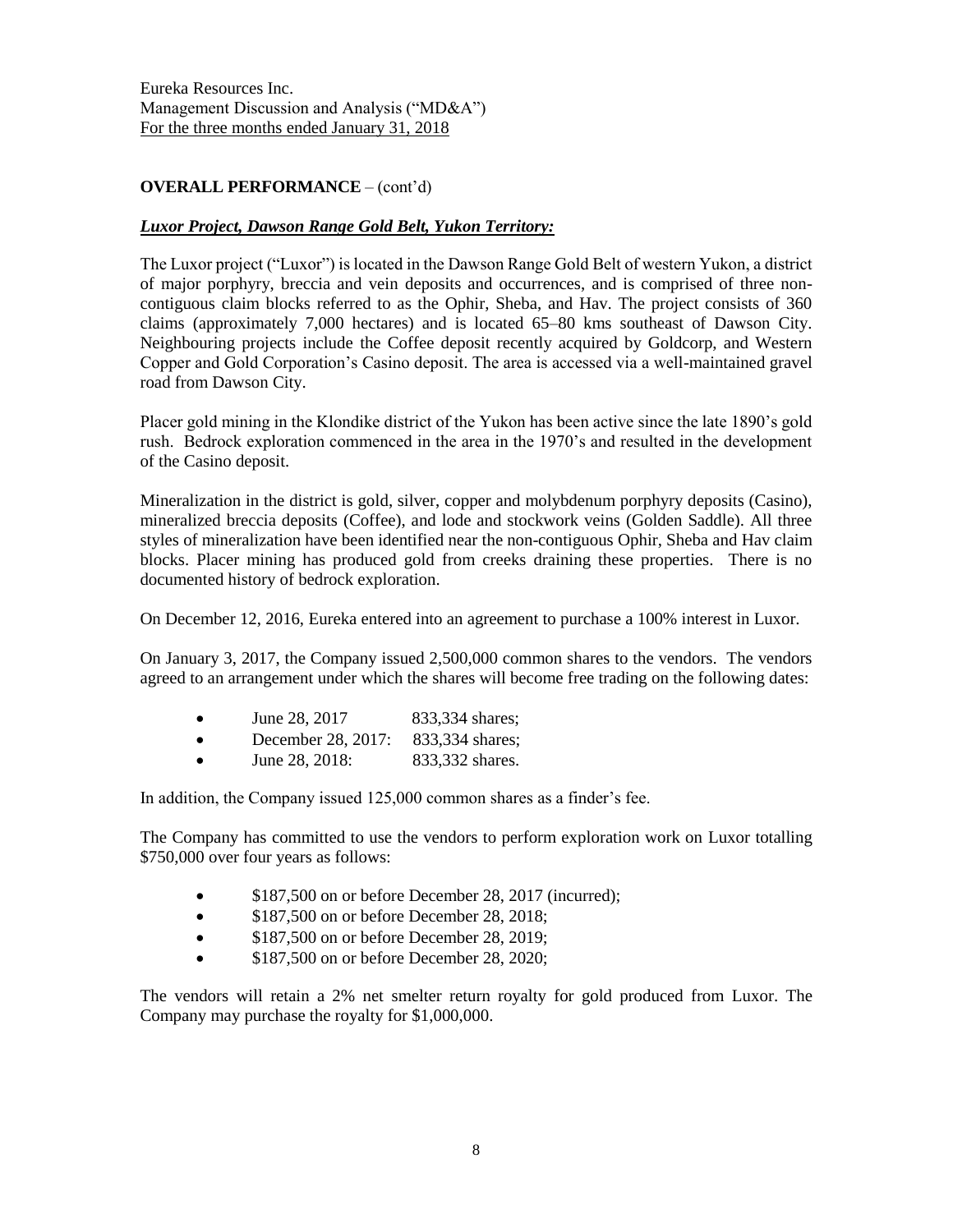# **OVERALL PERFORMANCE** – (cont'd)

## *Etta Project, Dawson Range Gold Belt, Yukon Territory:*

In May 2017, the Company staked the Etta 1-24 claims in an area close to the Sheba and Ophir claims. The Etta 1-24 claims cover the south flank of the Indian River Valley as well as tributaries of Eureka Creek, both of which support highly productive active placer operations. Eureka included the newly staked Etta claim block in its recent airborne geophysical surveying program.

## *TAK Project, Dawson Range Gold Belt, Yukon Territory:*

The TAK project ("TAK") is located in the Dawson Range Gold Belt of western Yukon and is comprised of 82 contiguous claims (1,695 hectares). TAK is located 100 kilometres southeast of Dawson City, and approximately 30 kilometres south of Luxor. Placer mining at TAK has produced gold from creeks draining the western portion of the property. There is no documented history of bedrock exploration.

On February 21, 2017, Eureka commenced a ground magnetic survey and a VLF (very low frequency) electromagnetic survey on TAK. The work was performed and directed by Aurora Geosciences Ltd. of Whitehorse, YT. The data obtained from the survey will provide Eureka with valuable information to assist in the development of a phase 2 exploration plan for TAK. Since acquiring TAK, the Company's technical group has commenced a review of all the historical data acquired as part of the transaction. Eureka plans to integrate the historical data with the 2017 geophysical results in order to prioritize target areas on the property.

On January 9, 2017, the Company entered into an agreement to purchase a 100% interest in TAK.

On February 6, 2017, the Company issued 500,000 common shares as consideration for the purchase. The TAK vendors have agreed to an arrangement under which the shares will become free trading as follows:

| $\bullet$ | On closing                   | $125,000$ shares |
|-----------|------------------------------|------------------|
| $\bullet$ | Six months from closing      | 125,000 shares   |
| $\bullet$ | Twelve months from closing   | $125,000$ shares |
| $\bullet$ | Eighteen months from closing | 125,000 shares   |

The vendors will retain a 2% net smelter royalty for gold produced from TAK. The Company may purchase 1% for \$1,000,000.

## *2017 Geophysical Survey – Luxor, Etta and TAK:*

In April 2017, Eureka entered into a contract with Geotech Ltd. to conduct a helicopter-borne, VTEM time-domain system and magnetic geophysical survey over the Company's Luxor, Etta and TAK claims.

The survey and data acquisition was completed in May 2017 and consisted of 1,152 line kilometres flown at 100-metre line spacing. The data resulting from the survey has been interpreted and will be used to guide and design future ground-based exploration.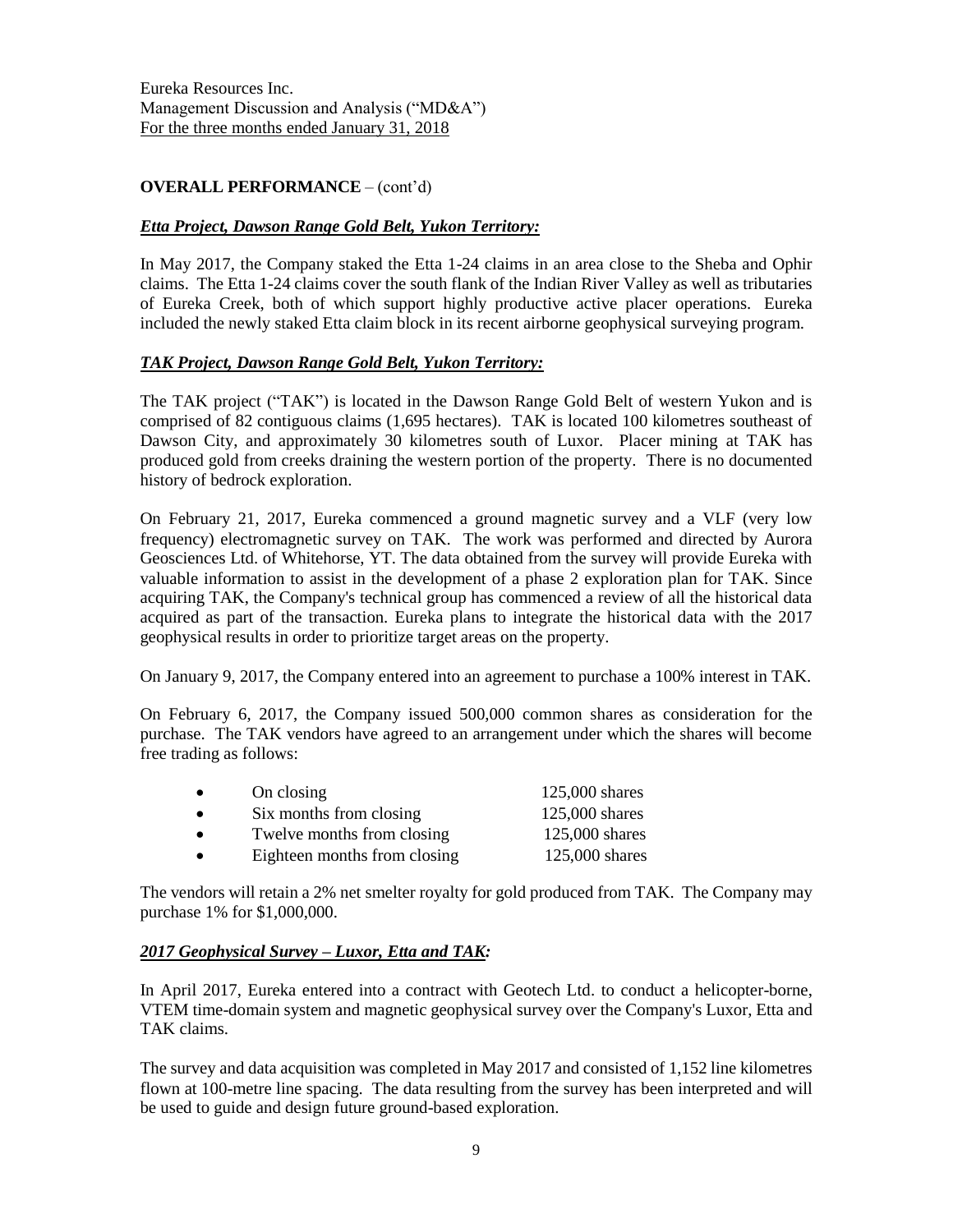# **OVERALL PERFORMANCE** – (cont'd)

## *CKN Project, Cariboo Mining Division, British Columbia:*

On April 5, 2017, the Company entered into an option agreement to earn a 100% interest in 2 claims covering 1,356 hectares known as the CKN Project ("CKN").

To earn the 100% interest, the Company would make the following cash and share payments to the vendor, and incur the following minimum exploration expenditures:

| <b>Due Date</b>           | Cash      | <b>Common</b><br><b>Shares</b>               | <b>Exploration</b><br><b>Expenditures</b> |
|---------------------------|-----------|----------------------------------------------|-------------------------------------------|
| <b>Closing Date</b>       |           | $$15,000$ (paid) $ 50,000$ (issued) $ \$Nil$ |                                           |
| On or before July 1, 2018 | \$20,000  | 100,000                                      | \$40,000                                  |
| On or before July 1, 2019 | \$30,000  | 100,000                                      | \$80,000                                  |
| On or before July 1, 2020 | \$50,000  | 200,000                                      | \$100,000                                 |
| On or before July 1, 2021 | \$100,000 | 250,000                                      | \$Nil                                     |

The vendor retained a 2% net smelter royalty on the property. The Company had the right to purchase one-half of the royalty for \$1,000,000 any time prior to commercial production.

On April 21, 2017, the Company received TSXV acceptance of the option agreement and issued 50,000 common shares with a fair value of \$4,750.

In May 2017, the Company staked 2 additional contiguous claims covering 491 hectares, bringing the total claim block to 1,847 hectares contained in 4 contiguous claims. The new staking covered the balance of a magnetic anomaly identified in British Columbia government data.

CKN is located adjacent to the northeast boundary of the Gibraltar copper-molybdenum mine currently operated by Taseko Mines Ltd. and is accessible by road from Williams Lake.

The Company completed a ground geological and geochemical study on the CKN property in the fall of 2017 to establish potential drill targets. The Company terminated the option agreement on the CKN property on December 23, 2017. The Company recorded a write-off of exploration and evaluation assets of \$36,901 effective October 31, 2017.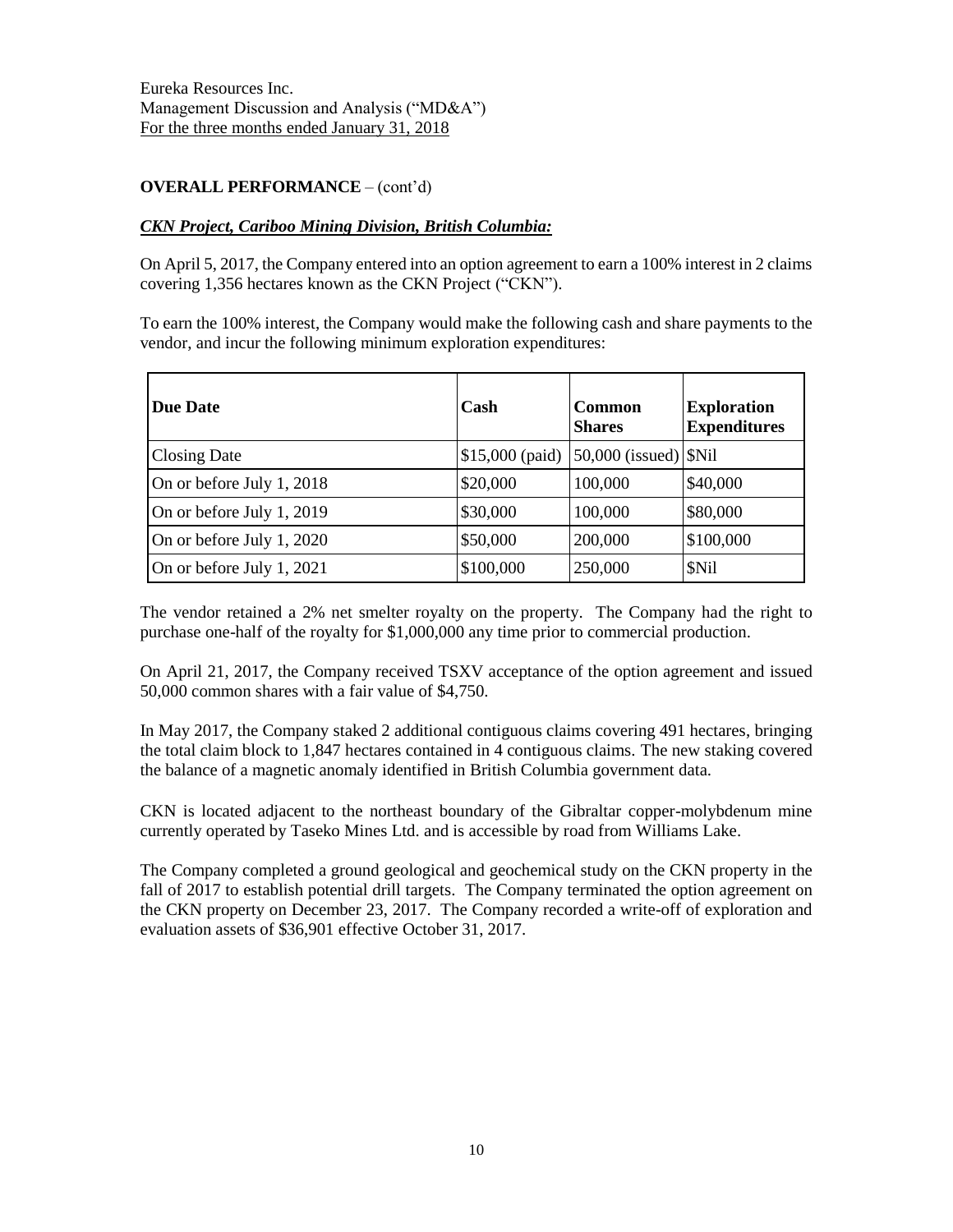## **OVERALL PERFORMANCE** – (cont'd)

## *Gemini Lithium Project, Esmeralda County, Nevada:*

Eureka owns a 50% interest in the Gemini Lithium Project ("Gemini") located in the Lida Valley, Esmeralda County, Nevada, approximately 40 km (26 miles) south of the Clayton Valley, which contains North America's only producing lithium mine. Gemini consists of 134 placer claims (approximately 1,085 hectares).

Exploration work in 2016 consisted of ground TDEM and CSAMT surveys over Gemini West and Gemini East. The surveys were successful in determining conductive horizons within both subbasins indicating the possible presence of lithium-bearing brines.

*John R. Kerr, P.Eng., is the Company's designated Qualified Person for this MD&A within the meaning of National Instrument 43-101 and has reviewed and approved the technical information described herein.*

## **SELECTED ANNUAL INFORMATION**

The following financial data is selected information for the most recently completed fiscal years:

|                                           | October 31,<br>2017 |                          |  | October 31,<br>2016      |  | October 31,<br>2015 |  |
|-------------------------------------------|---------------------|--------------------------|--|--------------------------|--|---------------------|--|
| Total revenue                             |                     | $\overline{\phantom{0}}$ |  | $\overline{\phantom{0}}$ |  |                     |  |
| Net and comprehensive income (loss)       | S.                  | (744.970)                |  | (463,680)                |  | 85,099              |  |
| Basic and diluted income (loss) per share | S                   | (0.018)                  |  | (0.018)                  |  | 0.005               |  |
| Total assets                              |                     | 1,391,052                |  | 782,327                  |  | 169,006             |  |
| Total non-current liabilities             |                     | ۰.                       |  |                          |  |                     |  |
| Dividends                                 |                     |                          |  |                          |  |                     |  |

All the annual results were derived from audited financial statements prepared using IFRS.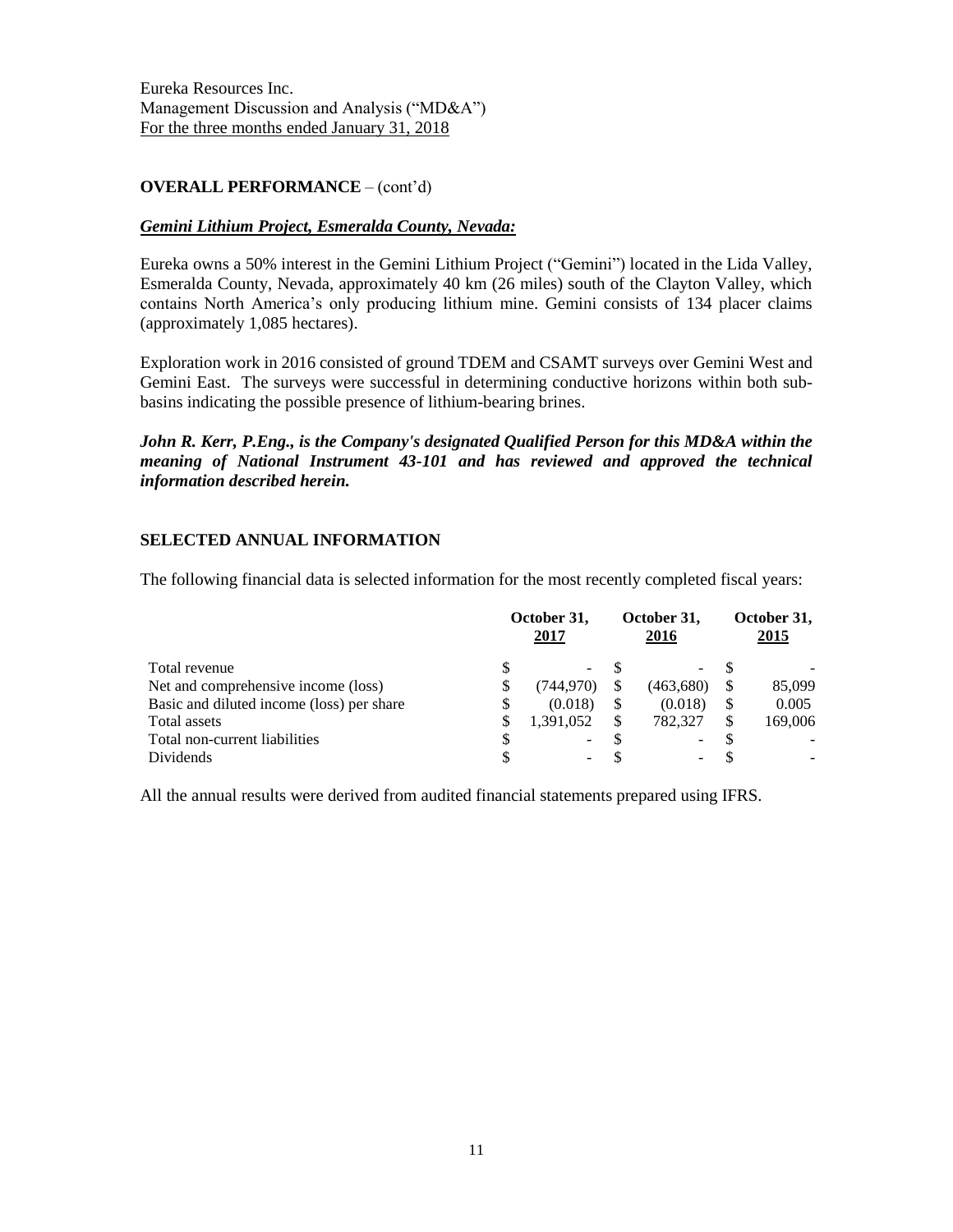## **RESULTS OF OPERATIONS**

The Company recorded a comprehensive loss of \$61,701 for the three months ended January 31, 2018 compared to \$270,933 for the three months ended January 31, 2017.

Consulting fees decreased to \$6,424 for the three months ended January 31, 2018 compared to \$28,500 for the three months ended January 31, 2017. During the three months ended January 31, 2017, the Company incurred technical and due diligence costs related to the property acquisitions.

Marketing expense was \$5,000 for the three months ended January 31, 2018 compared to \$54,753 for the three months ended January 31, 2017. During the three months ended January 31, 2017, the Company completed a marketing program in Germany and an investment radio program in the United States.

Share-based compensation was \$Nil for the three months ended January 31, 2018 compared to \$114,000 for the three months ended January 31, 2017. The Company granted 950,000 stock options during the 2017 period.

During the three months ended January 31, 2018, the Company received a Yukon Mining Exploration grant of \$80,000.

During the three months ended January 31, 2018, the Company incurred exploration and evaluation costs of \$1,406 compared to \$56,871 during the three months ended January 31, 2017.

During the three months ended January 31, 2018, the Company received net proceeds from the issuance of common shares of \$120,583 compared to \$71,595 for the three months ended January 31, 2017.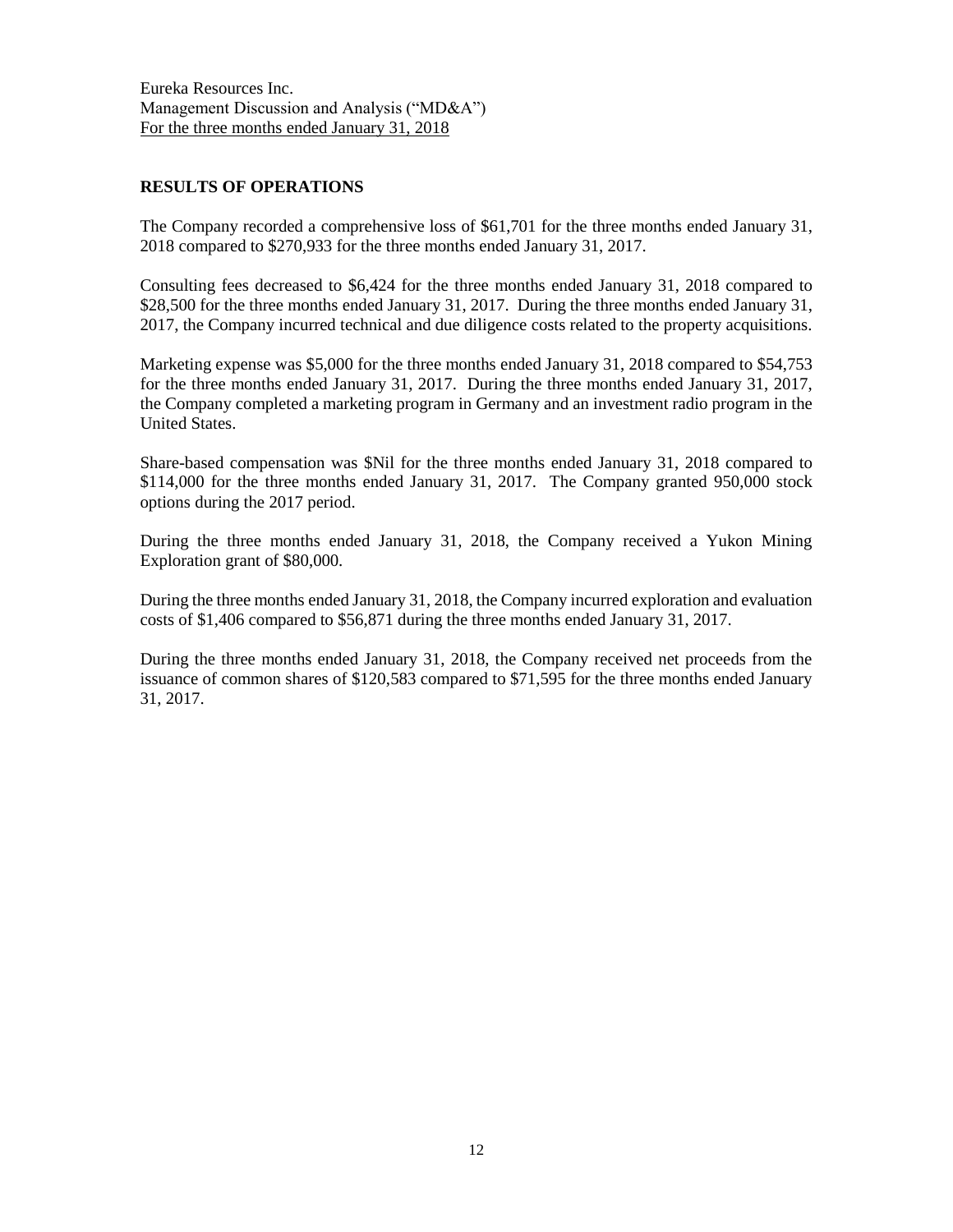# **SUMMARY OF QUARTERLY RESULTS**

The figures for the quarters ended October 31, 2017 and 2016 are calculated from the Company's annual audited consolidated financial statements. All other amounts are from unaudited condensed interim consolidated financial statements prepared by management.

|                                                                          |                | ÛI<br>January 31,<br>2018 |        | Ο4<br>October 31,<br>2017                        |        | Q3<br>July 31,<br>2017 |   | Q2<br>April 30,<br>2017 |
|--------------------------------------------------------------------------|----------------|---------------------------|--------|--------------------------------------------------|--------|------------------------|---|-------------------------|
| Total revenues<br>Comprehensive loss<br>Basic and diluted loss per share | \$<br>\$<br>\$ | (61, 701)<br>(0.001)      | D<br>S | $\overline{\phantom{a}}$<br>(168,082)<br>(0.004) | J<br>S | (173,096)<br>(0.004)   | S | (132, 859)<br>(0.003)   |

|                                                                          |                | January 31,<br>2017   |    | Ο4<br>October 31,<br>2016  | Q3<br>July 31,<br>2016 | Q2<br>April 30,<br>2016    |
|--------------------------------------------------------------------------|----------------|-----------------------|----|----------------------------|------------------------|----------------------------|
| Total revenues<br>Comprehensive loss<br>Basic and diluted loss per share | \$<br>\$<br>\$ | (270, 933)<br>(0.007) | ۰U | -<br>(171, 051)<br>(0.006) | (186, 731)<br>(0.007)  | \$<br>(65, 456)<br>(0.003) |

Variances in quarterly results can be due to stock-based compensation incurred in a quarter as the Company's stock options generally vest on the grant date and therefore are fully expensed in the quarter in which they are granted. Another factor which could cause a significant variance in quarterly results would include the write-off of a mineral property.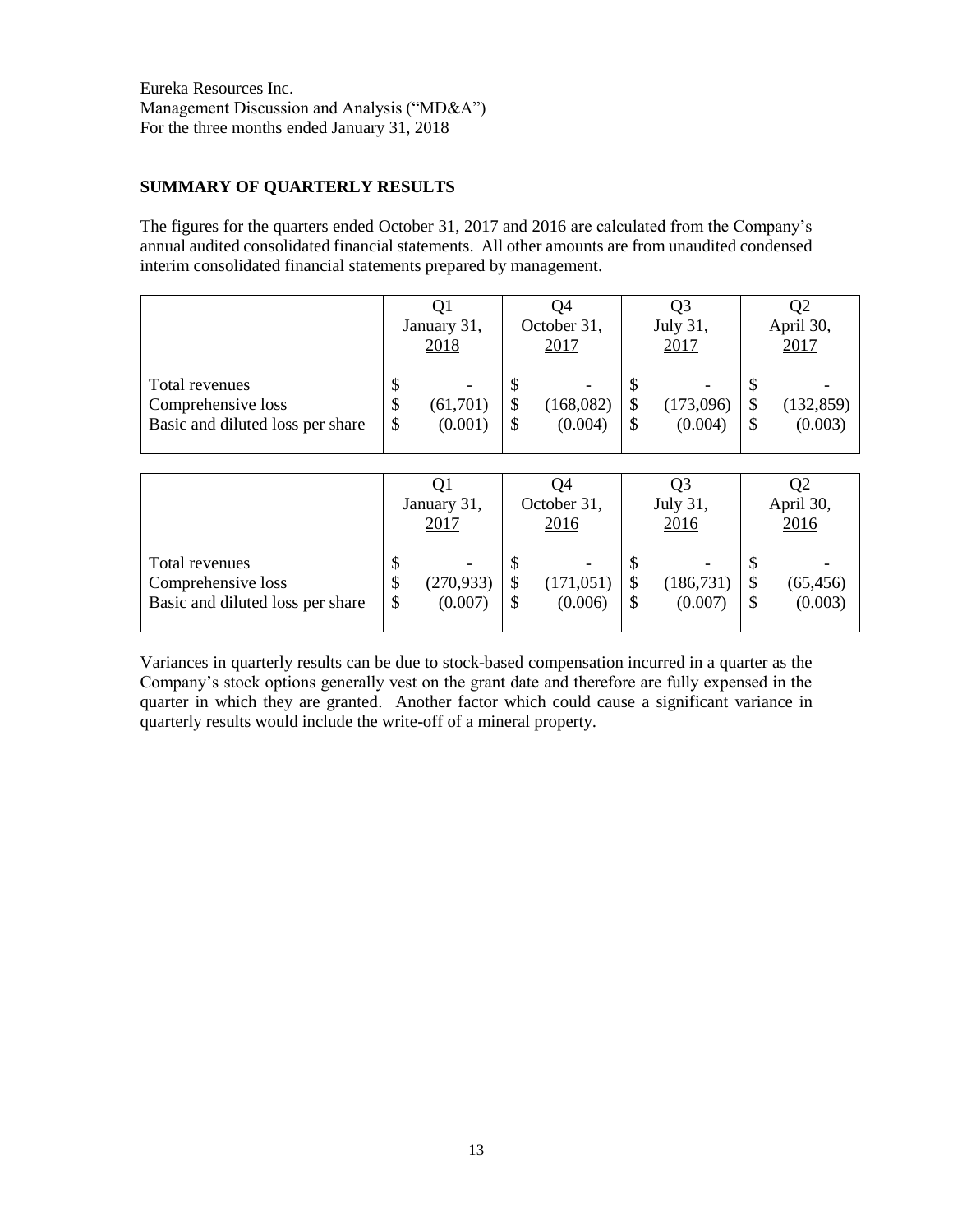# **LIQUIDITY AND CAPITAL RESOURCES**

The Company has a history of operating losses and at January 31, 2018 has an accumulated deficit of \$7,236,561. At January 31, 2018, the Company had a working capital deficiency of \$98,643. The Company will require additional equity financings in order to continue exploration of its mineral properties and fund its administrative expenses.

Historically, the Company has been able to fund administrative overheads and property acquisition, exploration and evaluation through equity financings. The continued uncertainty in the financial equity markets may make it difficult to raise capital through the private placement of shares. The junior mining industry is considered speculative in nature which could make it even more difficult to fund.

While the Company is using its best efforts to achieve its business plans by examining various financing alternatives, there is no assurance that the Company will be successful with its financing ventures.

## *Financing Activities*

## *Three Months Ended January 31, 2018:*

## *Private Placement*

On December 28, 2017, the Company issued 4,000,000 common shares pursuant to the private placement of 4,000,000 common shares at \$0.025 per share for gross proceeds of \$100,000. In connection with the private placement, the Company paid finder's fees of \$4,550.

On January 22, 2018, the Company issued 750,000 common shares pursuant to the private placement of 750,000 common shares at \$0.035 per share for gross proceeds of \$26,250. In connection with the private placement, the Company paid finder's fees of \$367.

## *Year Ended October 31, 2017:*

## *Private Placement*

On May 31, 2017, the Company issued 6,340,430 units (3,261,055 flow-through units at \$0.09 per unit and 3,079,375 non-flow-through units at \$0.08 per unit) for total proceeds of \$539,845. The Company allocated proceeds of \$32,611 to other income for the flow-through premium on the flowthrough portion of the private placement. In addition, the Company allocated proceeds of \$63,404 to contributed surplus for the fair value of the warrants issued on the private placement.

Each flow-through unit consisted of one flow-through common share and one-half of one share purchase warrant. Each whole warrant entitled the holder to purchase an additional common share at \$0.15 per share until May 31, 2019. The proceeds from the issuance of the flow-through units were used for exploration of the Company's mineral properties in British Columbia and the Yukon Territory.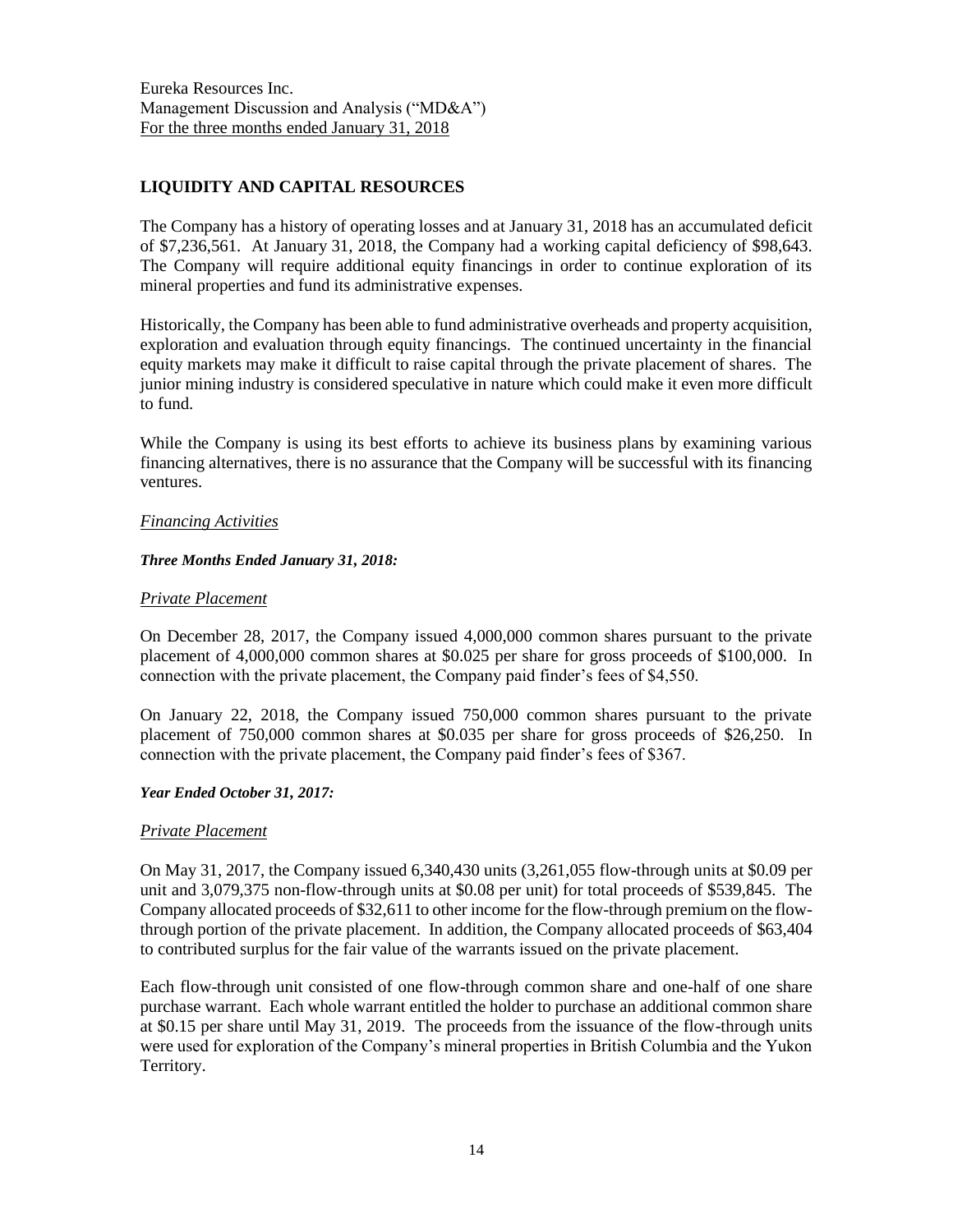# **LIQUIDITY AND CAPITAL RESOURCES**

### *Financing Activities – (cont'd)*

#### *Year Ended October 31, 2017:*

Each non-flow-through unit consisted of one common share and one-half of one share purchase warrant. Each whole warrant entitled the holder to purchase an additional common share at \$0.15 per share until May 31, 2019. The proceeds from the issuance of the non-flow-through units were used for working capital.

The Company paid finder's fees of \$30,675, 187,500 common shares with a fair value of \$13,125, 187,500 share purchase warrants and 13,332 finder's warrants. Each share purchase warrant entitled the holder to purchase an additional common share at \$0.15 per share until May 31, 2019. Each finder's warrant entitled the holder to purchase a non-flow-through unit at \$0.09 per unit until May 31, 2019.

#### *Private Placement*

On December 29, 2016, the Company issued 707,000 common shares pursuant to the private placement of 707,000 flow-through units at \$0.10 per unit for gross proceeds of \$70,700. Each unit contained one flow-through common share and one-half of one share purchase warrant. Each full warrant entitled the holder to purchase an additional common share at \$0.15 per share until December 29, 2018.

In connection with the private placement, the Company paid finder's fees of \$1,992 and issued 19,920 finder's warrants. Each finder's warrant entitled the holder to purchase one non-flowthrough unit with the same terms as the private placement units at \$0.10 per unit until December 29, 2018.

#### *Finder's Warrants Exercised*

On January 20, 2017, the Company issued 38,500 common shares and 38,500 warrants exercisable at \$0.125 per share until April 29, 2018 pursuant to the exercise of 38,500 finder's warrants at \$0.075 for proceeds of \$2,887.

#### *Marketable Securities*

During the year ended October 31, 2017, the Company sold its marketable securities for proceeds of \$25,990 resulting in a gain on sale of marketable securities of \$990.

## **OFF BALANCE SHEET ARRANGEMENTS**

The Company has no off-balance sheet arrangements to report.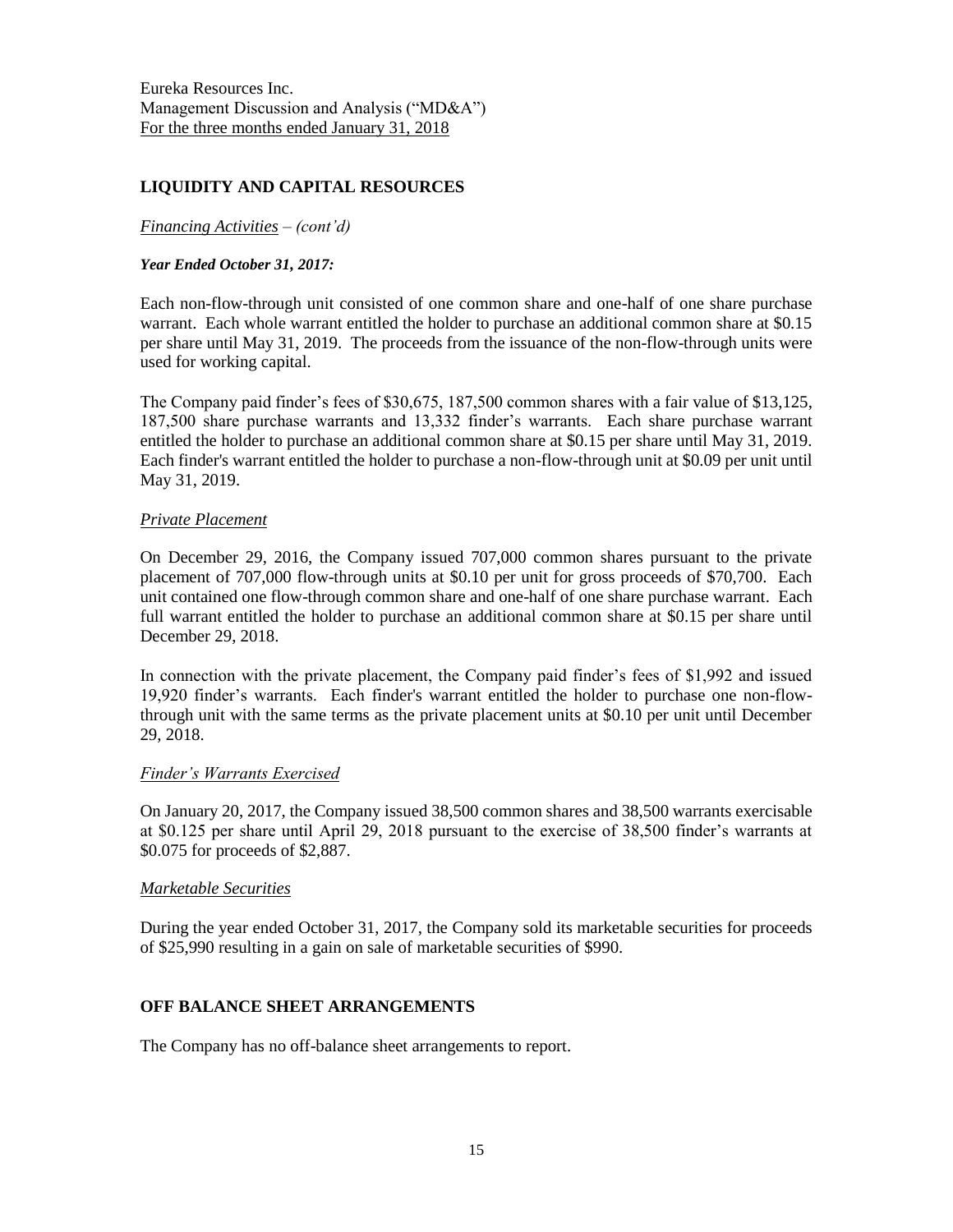## **TRANSACTIONS WITH RELATED PARTIES**

At April 2, 2018, the directors of the Company were Michael Sweatman, Warren Stanyer, John Kerr, Kristian Whitehead, Brent Petterson and Gary Vivian. The officers of the Company were Michael Sweatman (CEO), Brent Petterson (CFO) and Christina Boddy (Corporate Secretary). Additional related parties include MDS Management Ltd, MBP Management Ltd, Rhodanthe Corporate Services, Infiniti Drilling Corporation, Aurora Geoscience Ltd, companies with officers or directors in common, namely Michael Sweatman, Brent Petterson, Christina Boddy, Kristian Whitehead and Gary Vivian. Nevada Sunrise Gold Corporation is a public company with directors and officers in common with the Company.

During the three months ended January 31, 2018 and 2017, the Company incurred the following charges by directors of the Company and by companies with directors and officers in common with the Company.

|                                               |    | 2018   |   | 2017    |
|-----------------------------------------------|----|--------|---|---------|
|                                               |    |        |   |         |
| Accounting fees (Petterson)                   | \$ | 9.000  | S | 10,000  |
| Consulting fees (Stanyer, Kerr, Whitehead)    |    | 5,712  |   | 8,000   |
| Exploration and evaluation assets (Whitehead) |    | 445    |   | 21,350  |
| Management fees (Sweatman, Boddy)             |    | 18,000 |   | 18,000  |
| Share-based compensation                      |    |        |   | 72,000  |
|                                               | S  | 33.157 |   | 129.350 |

*Key Management Compensation:*

During the three months ended January 31, 2018 and 2017, the Company incurred the following key management compensation charges. Key management includes the Company's directors and executive officers.

|                                               | 2018        |   | 2017    |
|-----------------------------------------------|-------------|---|---------|
|                                               |             |   |         |
| Accounting fees (Petterson)                   | \$<br>9.000 | S | 10,000  |
| Consulting fees (Stanyer, Kerr, Whitehead)    | 5,712       |   | 8,000   |
| Exploration and evaluation assets (Whitehead) | 445         |   | 21,350  |
| Management fees (Sweatman, Boddy)             | 18,000      |   | 18,000  |
| Share-based compensation                      |             |   | 72,000  |
|                                               | 33.157      |   | 129.350 |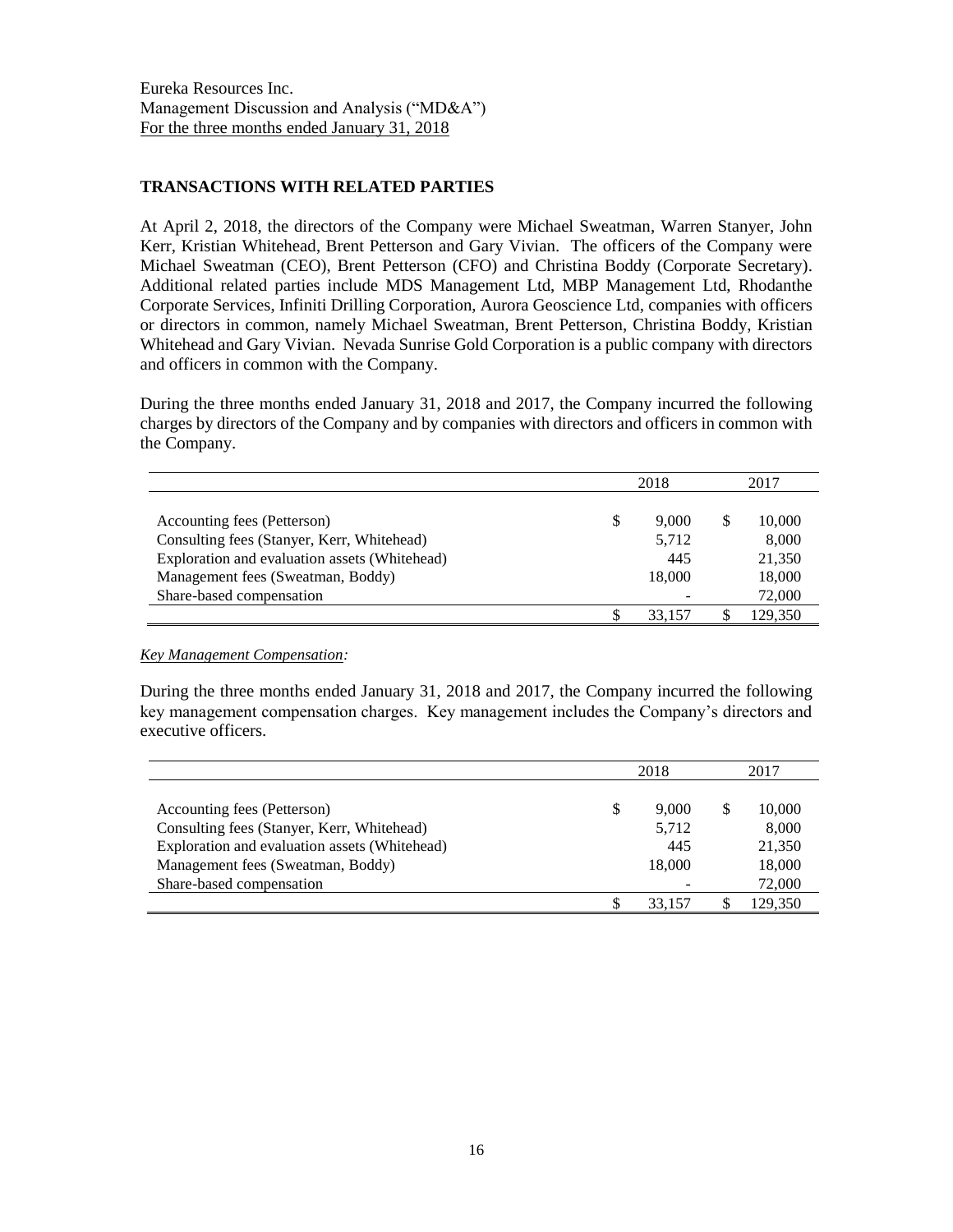## **TRANSACTIONS WITH RELATED PARTIES** – (cont'd)

During the three months ended January 31, 2018 and 2017, share-based compensation expense related to stock options granted was as follows:

|                        | 2018 |  |    | 2017   |
|------------------------|------|--|----|--------|
| John Kerr              | \$   |  | \$ | 12,000 |
| Kristian Whitehead     |      |  |    | 12,000 |
| Warren Stanyer         |      |  |    | 12,000 |
| Michael Sweatman       |      |  |    | 12,000 |
| <b>Brent Petterson</b> |      |  |    | 12,000 |
| Christina Boddy        |      |  |    | 12,000 |
|                        |      |  | \$ | 72,000 |

At January 31, 2018, due to related parties includes \$140,582 (October 31, 2017 - \$290,397) payable to directors of the Company and to companies with directors and officers in common with the Company for fees and expenses.

At January 31, 2018 and October 31, 2017, due to related parties included the following:

|                                                | January 31, |         | October 31,   |
|------------------------------------------------|-------------|---------|---------------|
|                                                |             | 2018    | 2017          |
| Gary Vivian – fees                             | \$          | 4,000   | \$<br>3,000   |
| Aurora Geoscience Ltd – fees and expenses      |             |         | 140,408       |
| John Kerr - fees                               |             | 5,500   | 4,500         |
| MBP Management Ltd - fees                      |             | 31,500  | 22,050        |
| MDS Management Ltd - fees                      |             | 42,000  | 29,400        |
| Mike Sweatman - expenses                       |             |         | 444           |
| John Kerr & Associates Ltd – fees and expenses |             |         | 2.078         |
| Rhodanthe Corporate Services - fees            |             | 21,000  | 14,700        |
| Warren Stanyer - fees                          |             | 10.500  | 7.350         |
| Nevada Sunrise Gold Corporation - expenses     |             | 21,582  | 22,060        |
| Infiniti Drilling Corp – fees and expenses     |             |         | 40,907        |
| Kristian Whitehead - fees                      |             | 4,500   | 3,500         |
|                                                |             | 140,582 | \$<br>290,397 |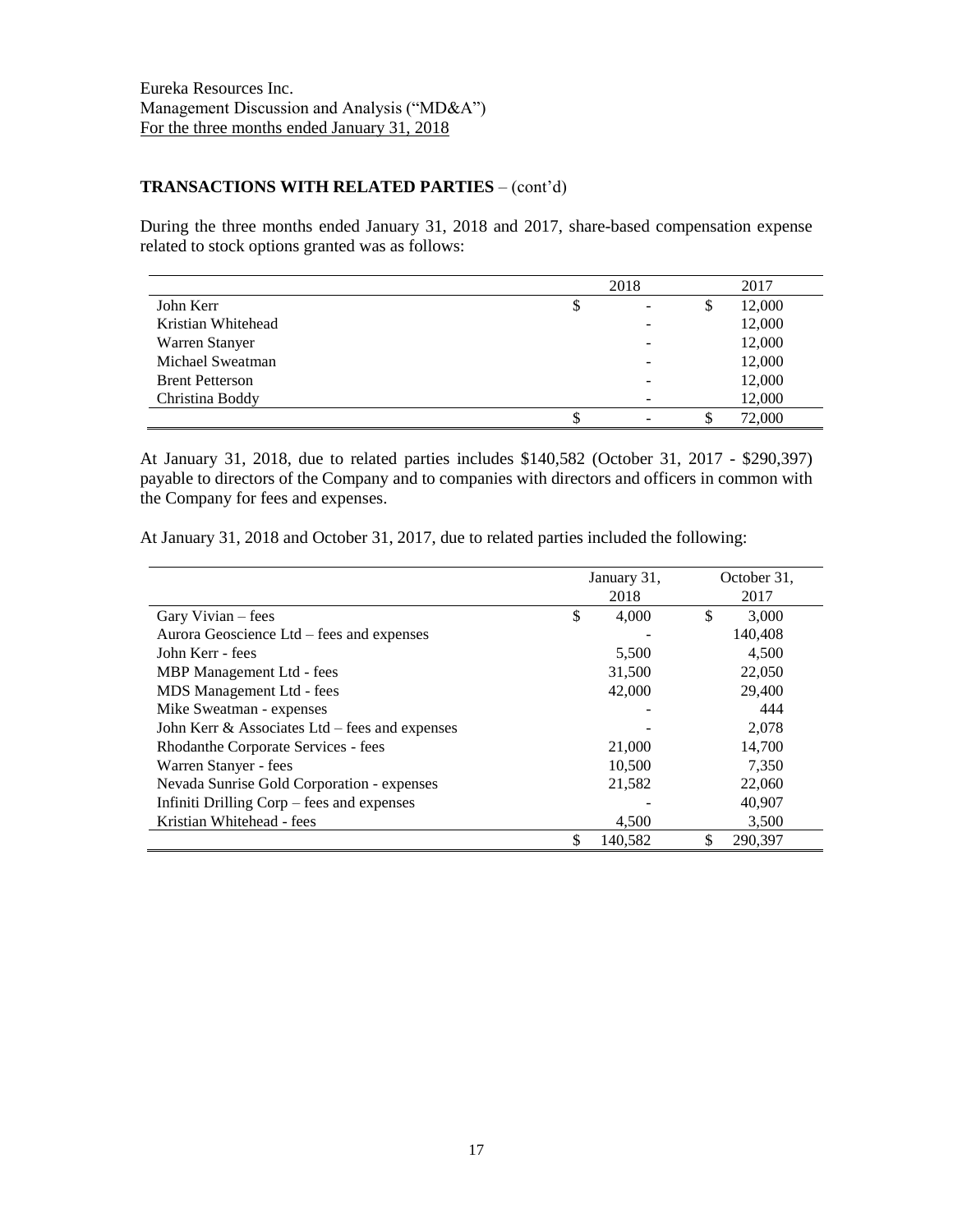## **PROPOSED TRANSACTION – ACQUISITION OF KORE MINING LTD.**

## *Acquisition of Kore Mining Ltd.*

On February 24, 2018, the Company signed an amalgamation agreement with Kore Mining Ltd. ("Kore"), a private British Columbia corporation, under which the Company agreed to acquire all of the issued and outstanding common shares of Kore in exchange for common shares of the Company by way of a three-cornered amalgamation. Kore, through its wholly-owned U.S. subsidiaries, owns 100% interests in the Imperial and Long Valley gold development projects, located in California, USA. The transaction will constitute a reverse takeover of the Company by Kore under the policies of the TSX Venture Exchange.

#### *Share Consolidation*

As a condition of closing of the transaction, the Company will complete a consolidation of its issued and outstanding common shares on the basis of one post-consolidation common share for each ten pre-consolidation common shares.

#### *Terms of the Transaction*

The transaction will be affected by way of a three-cornered amalgamation under the Business Corporations Act (British Columbia), pursuant to which, through the amalgamation of a newly incorporated British Columbia subsidiary of the Company and Kore, the Company will acquire all of the issued and outstanding Kore common shares in exchange for the issuance of shares of the Company (on a post-consolidation basis) and Kore will become a subsidiary of the Company.

As of the date of these financial statements, the Company has 50,462,402 common shares issued and outstanding which will be reduced to 5,046,240 common shares on a post-consolidation basis. Pursuant to the terms of the agreement, the Company has agreed to issue three post-consolidation common shares in exchange for each Kore share, resulting in the shareholders of Kore being issued a total of 56,121,606 common shares (on a post-consolidation basis). The exchange ratio was determined on the basis of this number of shares outstanding at closing. However, prior to the closing, the Company intends to issue shares in settlement of certain outstanding liabilities. If the actual number of outstanding shares immediately prior to the effective time (including any common shares issued in connection with the debt settlement) is greater than such amount, then the exchange ratio will be adjusted to ensure that, immediately following the closing, the former Kore shareholders will hold no less than 91.8% of the total number of issued and outstanding shares (prior to giving effect to the private placement (as defined below)). The transaction is subject to various closing conditions, including the receipt of approval of the TSX Venture Exchange.

Following the closing, the Company will continue on with the business of Kore and remain a Tier 2 Mining Issuer, with Kore as its operating subsidiary (with the Company, after the closing, being referred to herein as the resulting issuer). The resulting issuer is anticipated to hold all existing assets of the Company and Kore at closing. It is expected that, in connection with closing, the Company will change its name to Kore Mining Ltd., or such other name as agreed by the parties, with a corresponding change of trading symbol of the Company.

Certain common shares to be issued to Kore shareholders in connection with the transaction will be subject to escrow under the policies of the TSX Venture Exchange.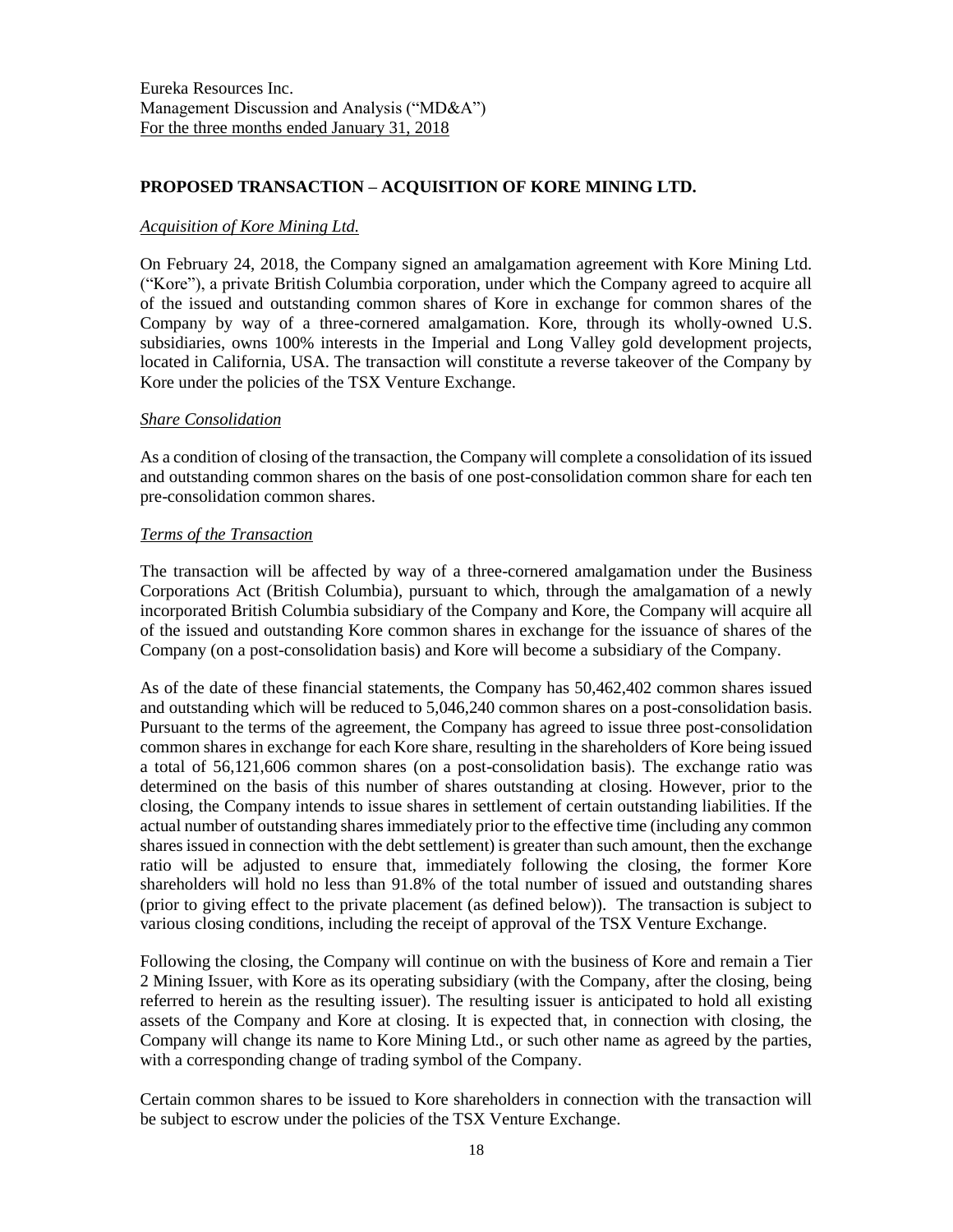## **PROPOSED TRANSACTION – ACQUISITION OF KORE MINING LTD.** – (cont'd)

#### *Private Placement*

In connection with the transaction, it is expected that the Company will undertake a private placement of subscription receipts for minimum gross proceeds of \$2,000,000 and maximum gross proceeds of \$7,000,000, on terms to be agreed to by the parties. At the closing of the private placement, the proceeds will be placed in escrow with an escrow agent and released upon satisfaction of the release condition, which is expected to occur immediately prior to closing.

## *Conditions of Closing of the Transaction*

The transaction is subject to a number of terms and conditions, including, among other things:

- the Company and Kore obtaining all necessary consents, orders and regulatory approvals;
- completion of a private placement for minimum gross proceeds of \$2,000,000 and maximum gross proceeds of \$7,000,000;
- there being no material change occurring with respect to the businesses of the companies;
- satisfaction of obligations under the agreement relating to each of the parties;
- delivery by each of the parties of standard closing documents, including legal opinions;
- approval of the transaction by the shareholders of both companies;
- execution of support and voting agreements by all directors and officers of the companies and any shareholders holding greater than 10% of the issued and outstanding shares in either of the companies.

The Company intends to seek a waiver from the TSX Venture Exchange of any requirement for a sponsor in connection with the transaction.

It is expected that, following closing, all of the current directors and officers of the Company will resign and the board of directors of the resulting issuer will consist of five directors, four of which will be nominated by Kore and one of which will be nominated by the Company. The newly constituted board shall be placed before shareholders of the resulting issuer for election at the next occurring shareholders meeting.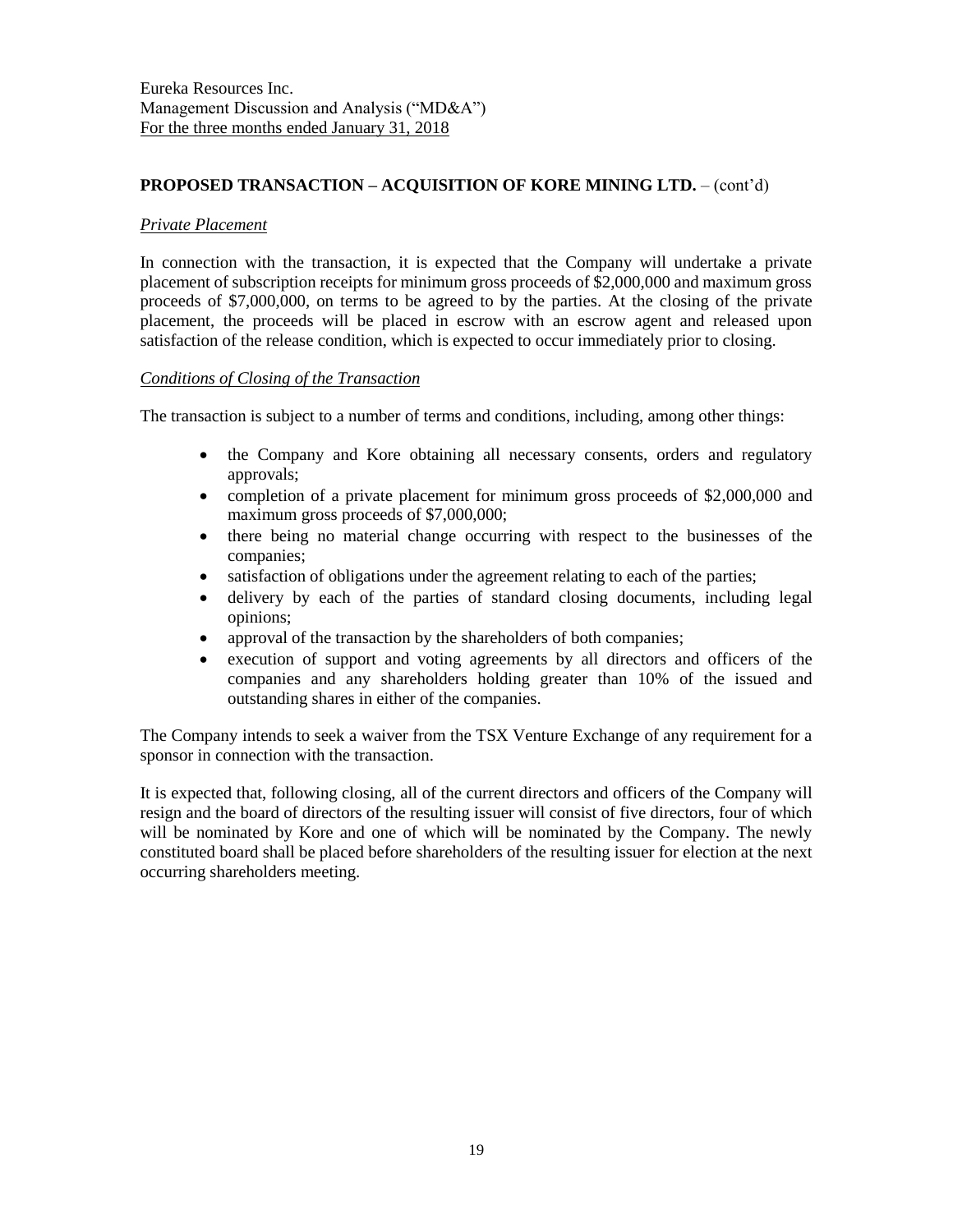## **PROPOSED TRANSACTION – ACQUISITION OF KORE MINING LTD.** – (cont'd)

## *Exclusivity and Break Fees*

The Company and Kore have agreed to exclusivity terms in the agreement. However, nothing shall prohibit either party from complying with their duties and/or fiduciary obligations under applicable law, including, without limitation, with respect to any unsolicited proposal received by either party that may be superior to the transaction.

The Company and Kore have each agreed to immediately notify the other party of any information it may receive concerning an actual or intended offer for any or all of its assets or any of its securities and shall allow the other party the opportunity to match any actual bona fide offer presented in writing within three business days of such notice. Should the other party elect not to match the actual or intended offer, and should the recipient accept the offer, the recipient of the accepted offer must pay the other party a break fee of \$50,000.

#### *Principal Shareholders*

In connection with the transaction, it is expected that an aggregate of 19,500,300 shares of the Company will be issued to 1130447 B.C. Ltd. and 15,000,300 shares of the Company will be issued to Blaxland Pacific Management Corp. (each on a post-consolidation basis) in exchange for their Kore shares, representing approximately 31.9% and 24.5 %, respectively, of the Company's outstanding shares following the closing. Each of these Kore shareholders is a privately incorporated British Columbia company. The foregoing percentages have been calculated based on there being 61,167,846 common shares of the Company issued and outstanding after giving effect to the transaction but before the issuance of any common shares in connection with the debt settlement and the private placement.

Trading in the Company's shares has been halted and is expected to remain halted until closing of the transaction.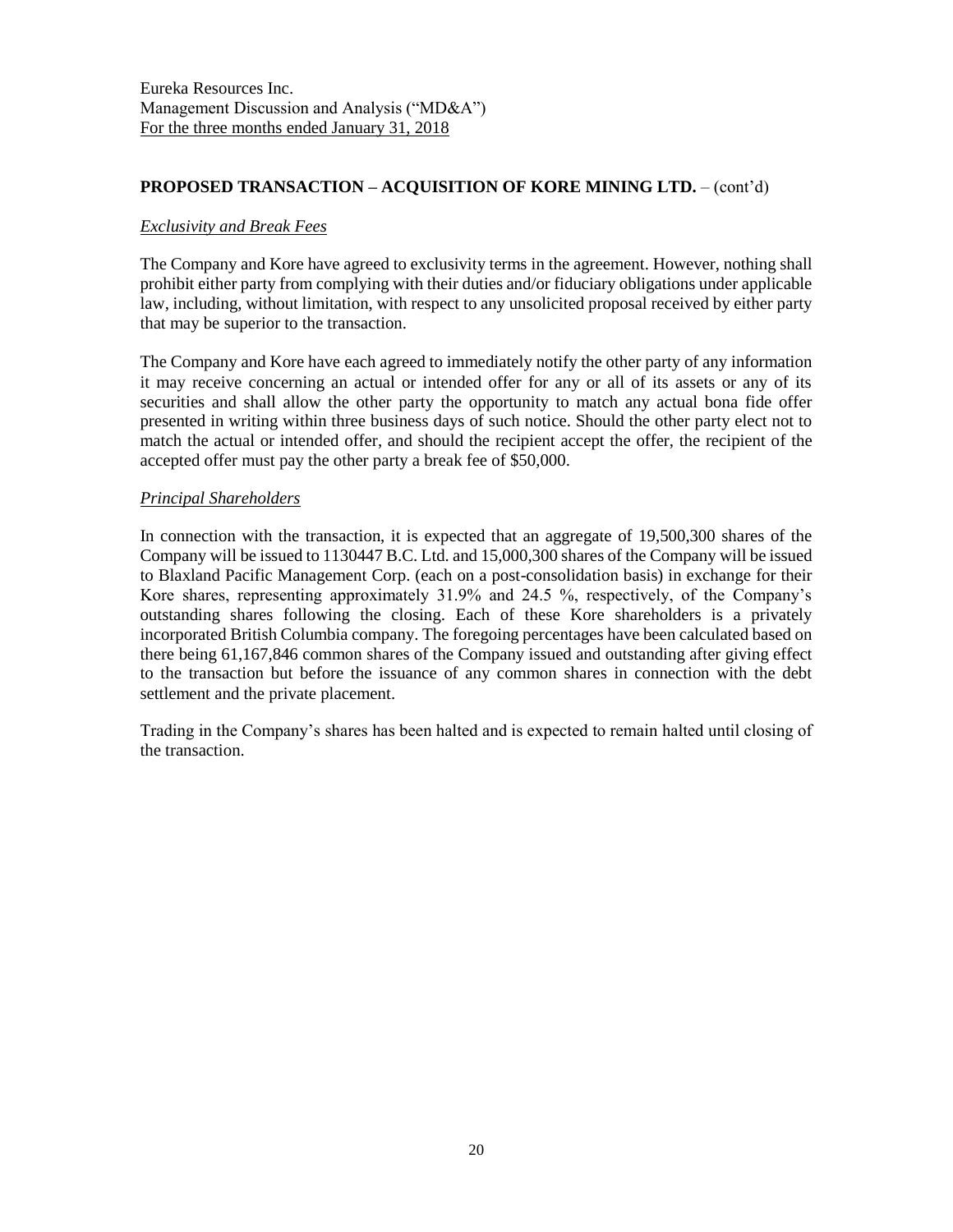## **CRITICAL ACCOUNTING ESTIMATES**

Significant assumptions about the future and other sources of estimation uncertainty that management has made at the end of the reporting period, that could result in a material adjustment to the carrying amounts of assets and liabilities in the event that actual results differ from assumptions made, relate to, but are not limited to, the following:

## *Exploration and Evaluation Assets*

The carrying amount of the Company's exploration and evaluation assets does not necessarily represent present or future values, and the Company's exploration and evaluation assets have been accounted for under the assumption that the carrying amount will be recoverable. Recoverability is dependent on various factors, including the discovery of economically recoverable reserves, the ability of the Company to obtain the necessary financing to complete the development and upon future profitable production or proceeds from the disposition of the mineral properties themselves. Additionally, there are numerous geological, economic, environmental and regulatory factors and uncertainties that could impact management's assessment as to the overall viability of its properties or to the ability to generate future cash flows necessary to cover or exceed the carrying value of the Company's exploration and evaluation assets.

## *Share-based Payments*

The estimation of share-based payments includes estimating the inputs used in calculating the fair value for share-based payments expense included in profit or loss and share-based share issuance costs included in equity. Share-based payments expense and share-based share issuance costs are estimated using the Black-Scholes options-pricing model as measured on the grant date to estimate the fair value of stock options. This model involves the input of highly subjective assumptions, including the expected price volatility of the Company's common shares, the expected life of the options, and the estimated forfeiture rate.

## *Income Taxes*

The estimation of income taxes includes evaluating the recoverability of deferred tax assets based on an assessment of the Company's ability to utilize the underlying future tax deductions against future taxable income prior to expiry of those deductions. Management assesses whether it is probable that some or all of the deferred income tax assets will not be realized. The ultimate realization of deferred tax assets is dependent upon the generation of future taxable income, which in turn is dependent upon the successful discovery, extraction, development and commercialization of mineral reserves. To the extent that management's assessment of the Company's ability to utilize future tax deductions changes, the Company would be required to recognize more or fewer deferred tax assets, and future income tax provisions or recoveries could be affected.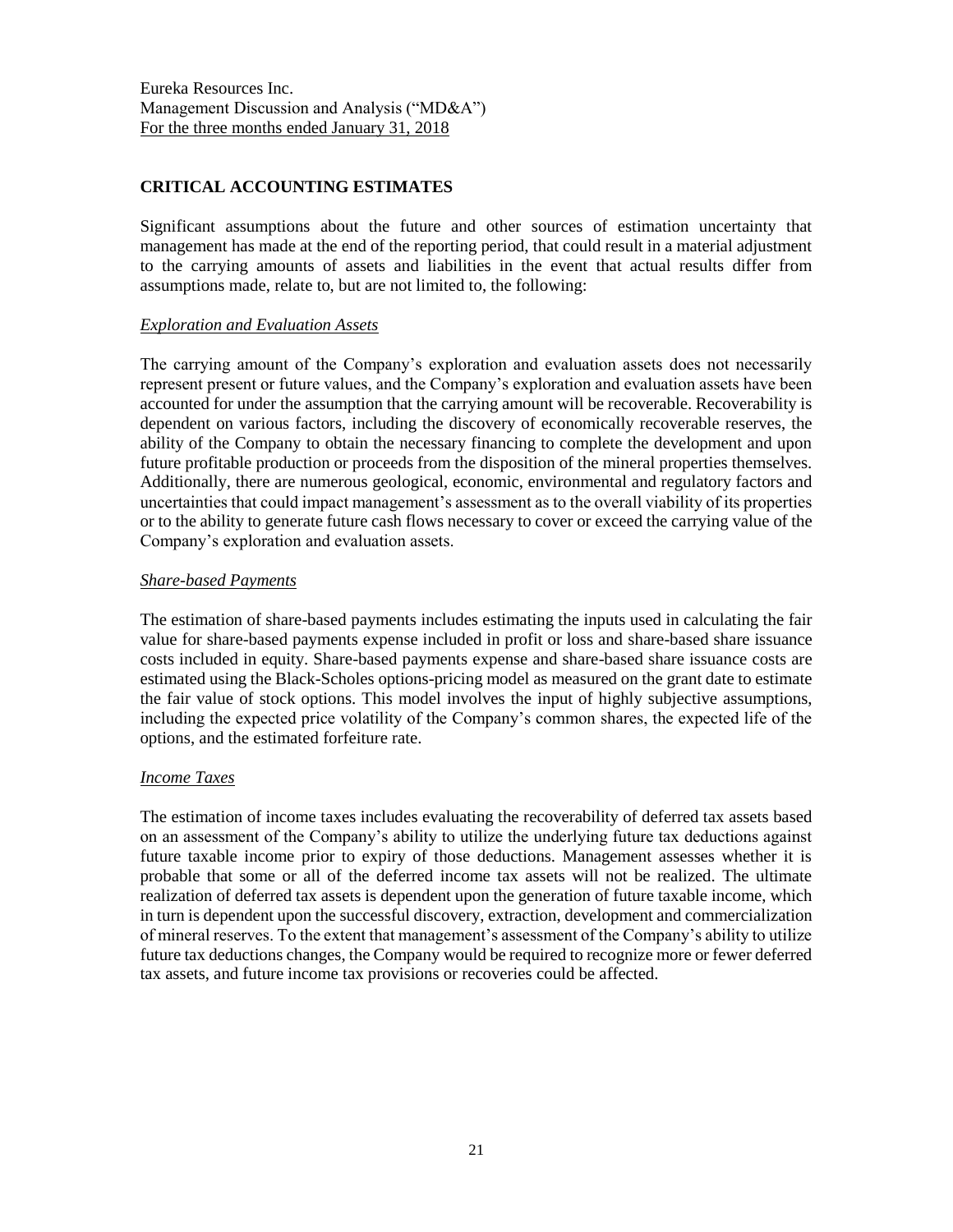# **CHANGES IN ACCOUNTING POLICIES**

There were no changes in the Company's significant accounting policies during the three months ended January 31, 2018 that had a material effect on its condensed interim consolidated financial statements. The Company's significant accounting policies are disclosed in Note 3 to its condensed interim consolidated financial statements for the three months ended January 31, 2018.

## *New Standards and Interpretations Not Yet Adopted*

Certain new standards, interpretations, amendments and improvements to existing standards were issued by the IASB or IFRIC that are mandatory for future accounting periods. The following have not yet been adopted by the Company and are being evaluated to determine their impact.

- IFRS 9: New standard that replaced IAS 39 for classification and measurement, effective for annual periods beginning on or after January 1, 2018.
- IFRS 16 Leases: New standard to establish principles for recognition, measurement, presentation and disclosure of leases with an impact on lessee accounting, effective for annual periods beginning on or after January 1, 2019.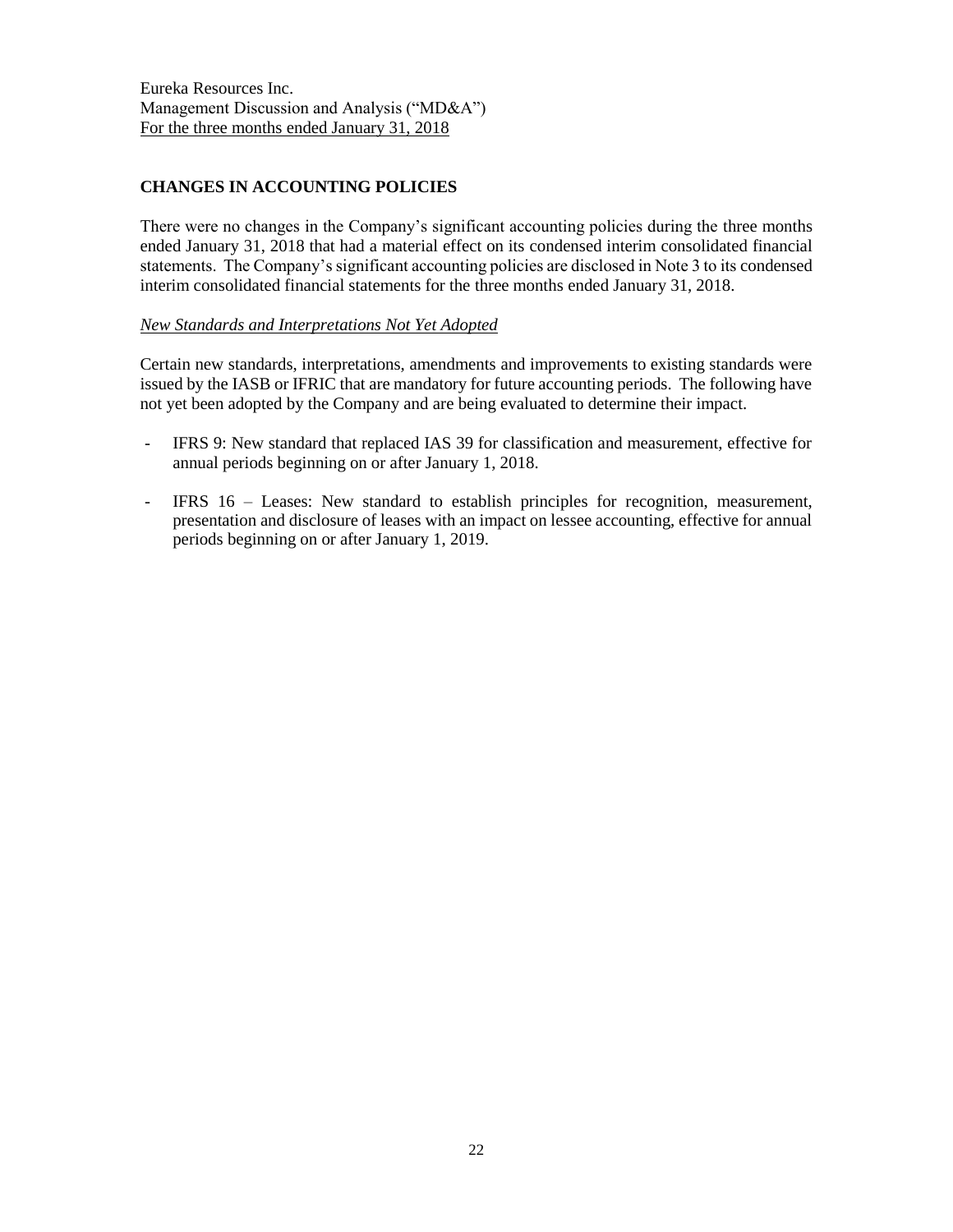## **FINANCIAL INSTRUMENTS AND OTHER INSTRUMENTS**

### *Financial Assets*

All financial assets are initially recorded at fair value and designated upon inception into one of the following four categories: held to maturity, available for sale, loans and receivables or at fair value through profit or loss ("FVTPL").

Financial assets classified as FVTPL are measured at fair value with unrealized gains and losses recognized through profit or loss. The Company's cash is classified as FVTPL.

Financial assets classified as loans and receivables and held to maturity assets are measured at amortized cost. The Company's GST receivable, BC Mining Exploration Tax Credit receivable and Yukon Mining Exploration Grant receivable are classified as loans and receivables. Financial assets classified as available for sale are measured at fair value with unrealized gains and losses recognized in other comprehensive income and loss except for losses in value that are considered other than temporary which are recognized in profit or loss. As at January 31, 2018 and October 31, 2017, the Company has not classified any financial assets as held to maturity or available for sale. The Company classifies its reclamation bonds as held to maturity.

Transaction costs associated with FVTPL financial assets are expensed as incurred, while transaction costs associated with all other financial assets are included in the initial carrying amount of the asset.

At each reporting date, the Company assesses whether there is objective evidence that a financial asset is impaired. If such evidence exists, the Company recognizes an impairment loss as follows:

- a) Financial assets carried at amortized cost: The loss is the difference between the amortized cost of the asset and the present value of the estimated future cash flows, discounted using the instrument's original effective interest rate. The carrying amount of the asset is reduced by this amount either directly or indirectly through the use of an allowance account.
- b) Available-for-sale financial assets: The impairment loss is the difference between the original cost of the asset and its fair value at the measurement date, less any impairment losses previously recognized in the statement of loss and comprehensive loss. This amount represents the cumulative loss in accumulated other comprehensive income that is reclassified to the statement of loss and comprehensive loss.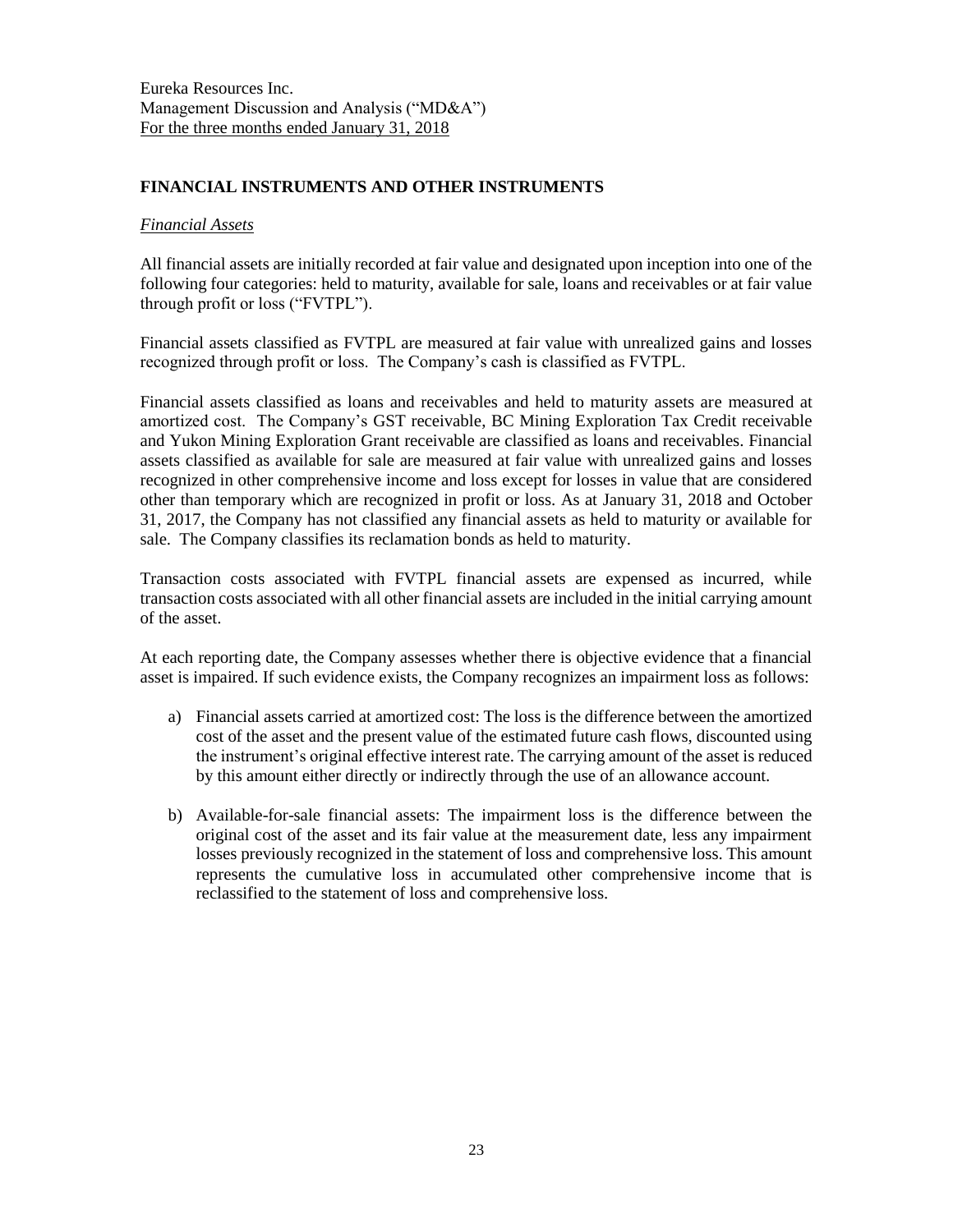## **FINANCIAL INSTRUMENTS AND OTHER INSTRUMENTS** – (cont'd)

### *Financial Liabilities*

All financial liabilities are initially recorded at fair value and designated upon inception as FVTPL or other financial liabilities.

Financial liabilities classified as other financial liabilities are initially recognized at fair value less directly attributable transaction costs. After initial recognition, other financial liabilities are subsequently measured at amortized cost using the effective interest rate method. The effective interest rate method is a method of calculating the amortized cost of a financial liability and of allocating interest expense over the relevant period. The effective interest rate is the rate that discounts estimated future cash payments through the expected life of the financial liability, or, where appropriate, a shorter period. The Company's accounts payable and accrued liabilities and due from related parties are classified as other financial liabilities.

Financial liabilities classified as FVTPL include financial liabilities held for trading and financial liabilities designated upon initial recognition as FVTPL. Derivatives, including separated embedded derivatives are also classified as held for trading and recognized at fair value with changes in fair value recognized in profit or loss unless they are designated as effective hedging instruments. Fair value changes on financial liabilities classified as FVTPL are recognized in profit or loss.

Financial instruments measured at fair value are classified into one of three levels in the fair value hierarchy according to the relative reliability of the inputs used to estimate the fair values. The three levels of the fair value hierarchy are:

- Level 1 Unadjusted quoted prices in active markets for identical assets or liabilities;
- Level  $2$  Inputs other than quoted prices that are observable for the asset or liability either directly or indirectly; and
- Level 3 Inputs that are not based on observable market data.

The fair values of the Company's receivables, accounts payable and accrued liabilities and due to related parties approximate their carrying values because of the short-term nature of these instruments.

The following table illustrates the classification of the Company's financial instruments within the fair value hierarchy as at January 31, 2018 and October 31, 2017:

|                                              |   | Level 1         | Level 2 |    | Level 3 |
|----------------------------------------------|---|-----------------|---------|----|---------|
| October 31, 2017:<br>Cash<br>Restricted cash | J | 2,686<br>72,011 | \$      | JЭ |         |
| January 31, 2018:<br>Cash                    |   | 68,781          | \$      | ۰D |         |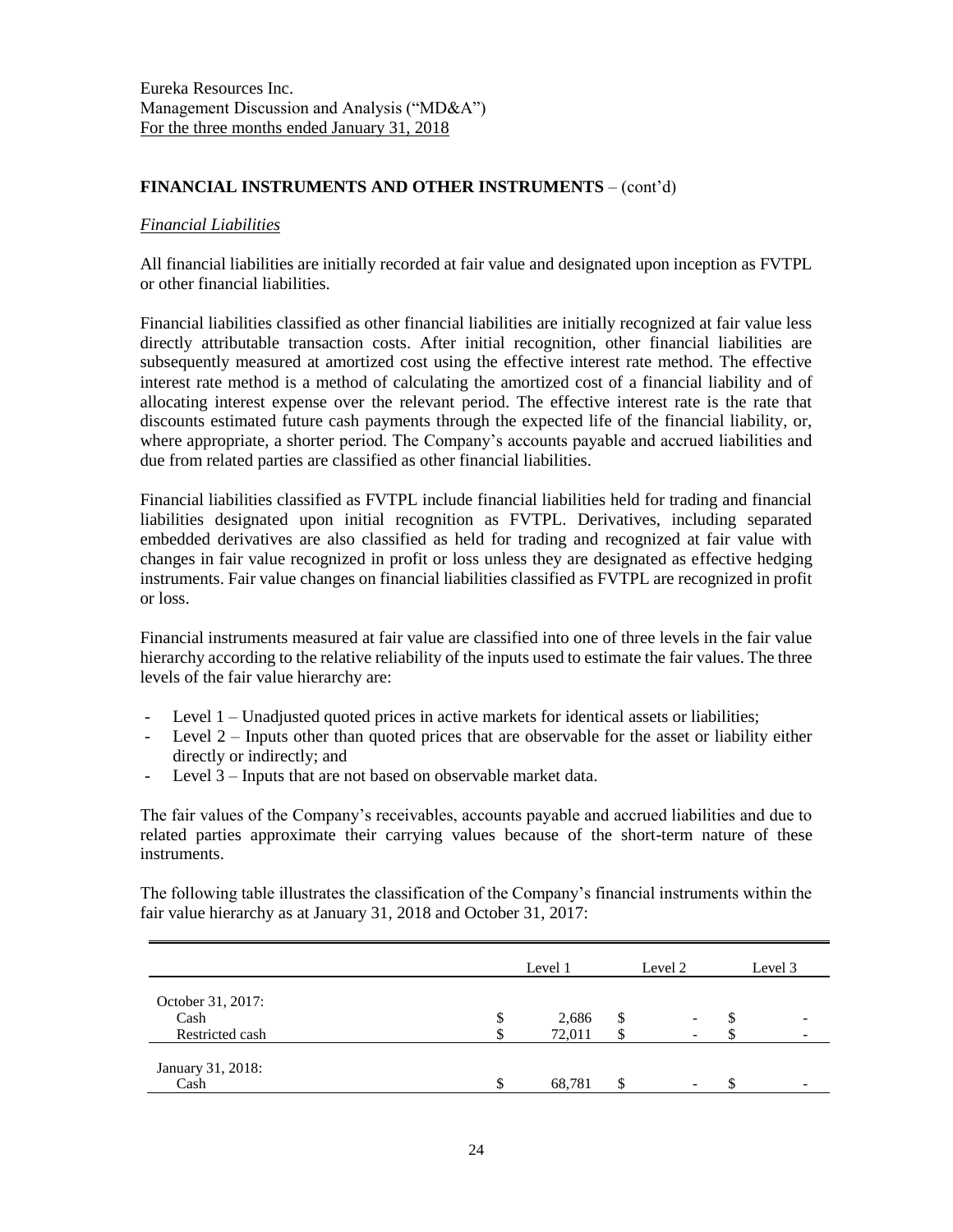# **FINANCIAL INSTRUMENTS AND OTHER INSTRUMENTS** – (cont'd)

The Company's risk exposures and the impact on its financial instruments are summarized below:

#### *Credit risk*

The Company's cash is held with large financial institutions. The Company's receivables consist of sales taxes and exploration tax credits receivable from the Government of Canada and the Governments of British Columbia and the Yukon Territory. Management believes that credit risk concentration with respect to receivables is remote.

## *Liquidity risk*

The Company's approach to managing liquidity risk is to ensure that it will have sufficient liquidity to meet liabilities when due. At January 31, 2018, the Company had cash of \$68,781 to settle current liabilities of \$186,568. Management intends to raise additional funds through equity financings or shares for debt to meet its current liabilities when they become due.

## *Market risk*

Market risk is the risk of loss that may arise from changes in market factors such as interest rates, and commodity and equity prices.

#### a) *Interest rate risk:*

The Company has cash which is not subject to significant risks in fluctuating interest rates. The Company's current policy is to invest excess cash in investment-grade short-term deposit certificates issued by its banking institutions. The Company periodically monitors the investments it makes and is satisfied with the credit ratings of its banks. An increase to interest rates by 1% would have an insignificant effect on operations.

b) *Price risk:*

The Company is exposed to price risk with respect to commodity and equity prices. Equity price risk is defined as the potential adverse impact on the Company's earnings due to movements in individual equity prices or general movements in the level of the stock market. The Company's marketable securities are subject to price risk. Commodity price risk is defined as the potential adverse impact on earnings and economic value due to commodity price movements and volatilities. The Company closely monitors commodity prices of gold, individual equity movements, and the stock market to determine the appropriate course of action to be taken by the Company.

## c) *Foreign currency risk:*

The Company is exposed to foreign currency risk on fluctuations related to cash and accounts payable denominated in US dollars. As at January 31, 2018 and October 31, 2017, a 10% fluctuation in the US Dollar against the Canadian Dollar would not have a significant impact on profit and loss.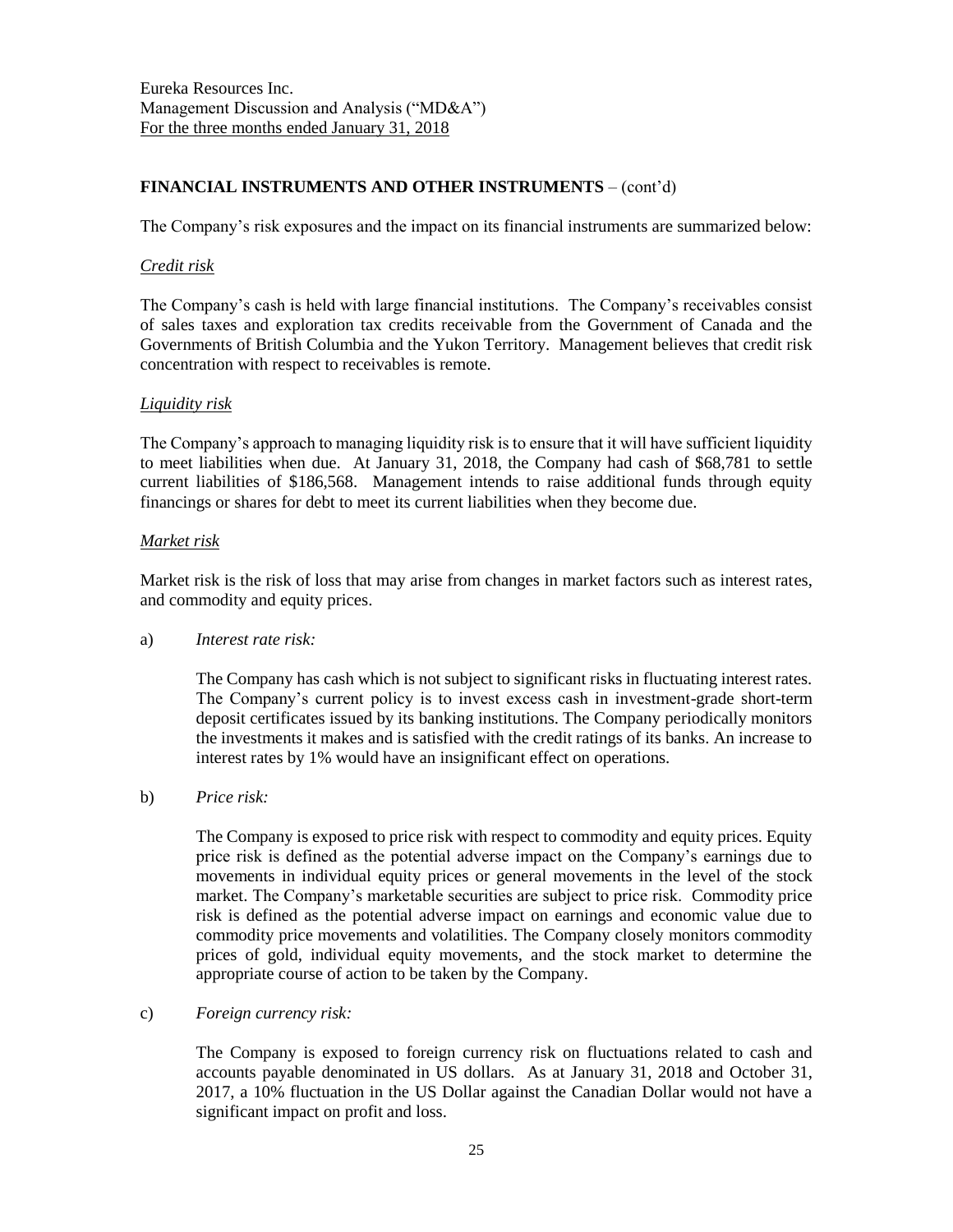# **RISKS AND UNCERTAINTIES**

In addition to the risks and uncertainties detailed earlier in this MD&A, the Company is also subject to other risks and uncertainties including the following:

## *General Risk Associated with the Mining Industry*

The business of mineral deposit exploration and extraction involves a high degree of risk. Few properties that are explored ultimately become producing mines. At present, none of the Company's properties has a known commercial ore deposit. The main operating risks include: securing adequate funding to maintain and advance exploration properties; ensuring ownership of and access to mineral properties by confirmation that claims and agreements are in good standing and obtaining permits for drilling and other exploration activities. The market prices for gold and other metals can be volatile and there is no assurance that a profitable market will exist for a production decision to be made or for the ultimate sale of the metals even if commercial quantities of precious and other metals are discovered.

Exploration and development activities involve risks which careful evaluation, experience and knowledge may not, in some cases eliminate. The commercial viability of any mineral deposit depends on many factors not all of which are within the control of management. Some of the factors that affect the financial viability of a given mineral deposit include its size, grade and proximity to infrastructure, government regulation, taxes, royalties, land tenure, land use, environmental protection and reclamation and closure obligations, have an impact on the economic viability of a mineral deposit. Management attempts to mitigate its exploration risk and may employ a strategy of joint ventures with other companies which balance the risk while at the same time allowing properties to be advanced.

## *Dependence on Key Personnel*

Loss of certain members of the executive team or key operational leaders of the Company could have a disruptive effect on the implementation of the Company's business strategy and the efficient running of day-to-day operations until their replacement is found. Recruiting personnel is time consuming and expensive and competition for qualified personnel may be intense. The Company may be unable to retain its key employees or attract, assimilate, retain or train other necessary qualified employees, which may restrict its growth potential.

## *Competitive Industry*

Mining industry is intensely competitive and the Company will compete with other companies that have far greater resources.

## *Title to Mineral Properties*

Although the Company has taken steps to verify title to mineral properties in which it has an interest, these procedures do not guarantee the Company's title. Such properties may be subject to prior agreements or transfers and title may be affected by undetected defects.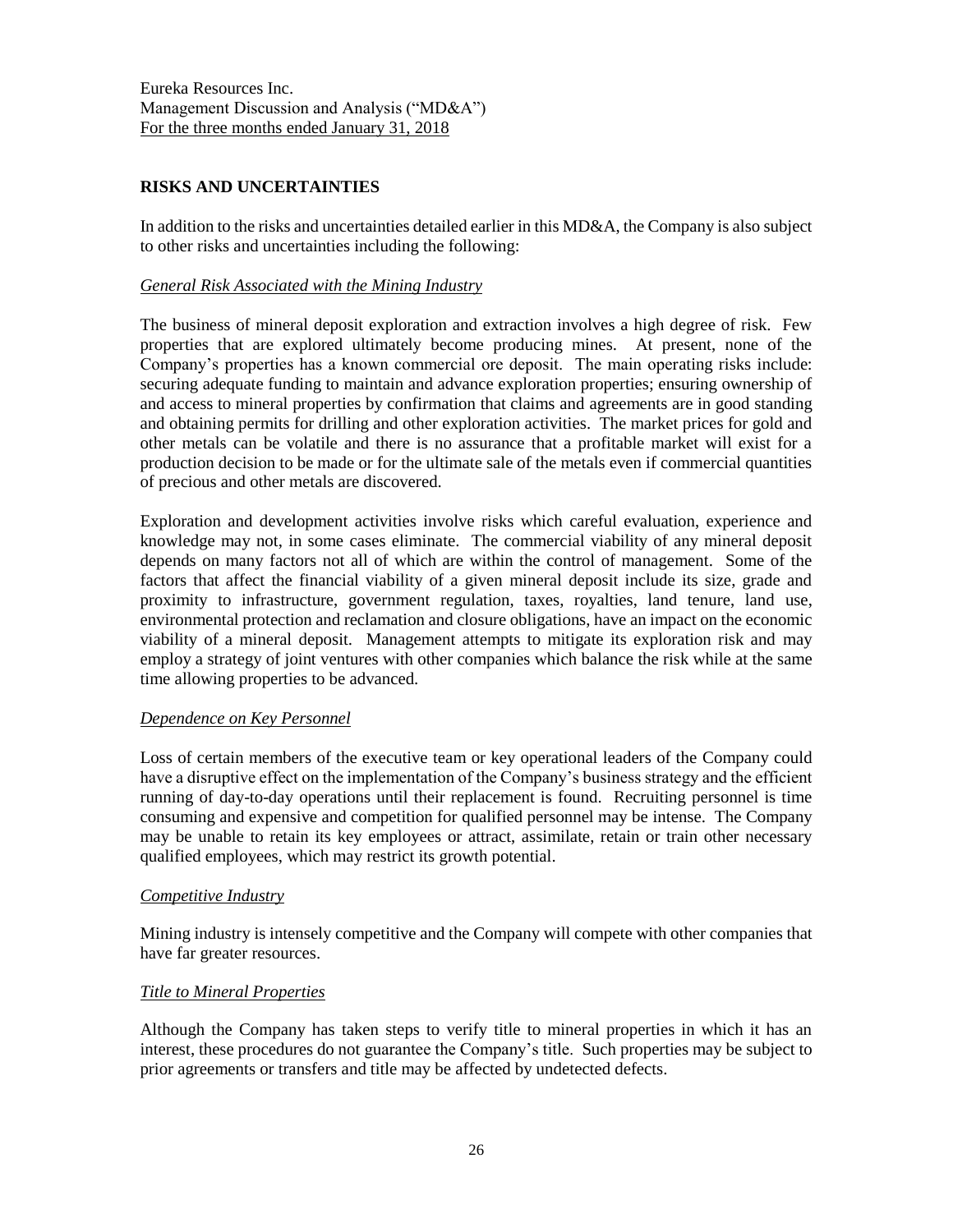### **RISKS AND UNCERTAINTIES** – (cont'd)

#### *Permits and Licences*

The operations of the Company will require licences and permits from various governmental authorities, which have been applied for and/or will be applied for at the proper time. There can, however, be no assurance that the Company will be able to obtain all necessary licences and permits required to carry out exploration, development and mining operations of its projects.

#### *Environmental Regulation*

The operations of the Company are subject to environmental regulations promulgated by government agencies from time to time. Environmental legislation provides for restrictions and prohibitions on spills, releases or emissions or various substances produced in association with certain mining industry operations, such as seepage from tailings disposal areas, which would result in environmental pollution. A breach of such legislation may result in the imposition of fines and penalties. In addition, certain types of operations require the submission and approval of environmental impact assessments. Environmental legislation is evolving in a manner which means stricter standards, and enforcement, fines and penalties for non-compliance are becoming more stringent. Environmental assessments of proposed projects carry a heightened degree of responsibility for companies and their directors, officers and employees. The cost of compliance with changes in governmental regulations has the potential to reduce the profitability of future operations. The Company may become subject to liability for pollutions or hazards against which it cannot insure or again which it may elect not to insure where premium costs are disproportionate to the Company's perception of the relevant risks. The payment of such insurance premiums and of such liabilities would reduce the funds available for exploration and production activities.

#### *Estimates of Mineral Resources may not be Realized*

The mineral resource estimates published from time to time by the Company with respect to its properties are estimates only and no assurance can be given that any particular level of recovery of minerals will in fact be realized or that an identified resource will ever qualify as a commercially mineable (or viable) deposit which can be legally and economically exploited. In addition, the grade of mineralization ultimately mined may differ from that indicated by drilling results and such differences could be material. Production can be affected by such factors as permitting regulations and requirements, weather, environmental factors, unforeseen technical difficulties, unusual or unexpected geological formations, inaccurate or incorrect geologic, metallurgical or engineering work, and work interruptions, among other things. Short-term factors, such as the need for orderly development of deposits or the processing of new or different grades, may have an adverse effect on mining operations or the results of operations. There can be no assurance that minerals recovered in small-scale laboratory tests will be duplicated in large-scale tests under on-site conditions or in production scale operations. Material changes in resources, grades, stripping ratios or recovery rates may affect the economic viability of projects. The estimated resources described herein should not be interpreted as assurances of mine life or of the profitability of future operations.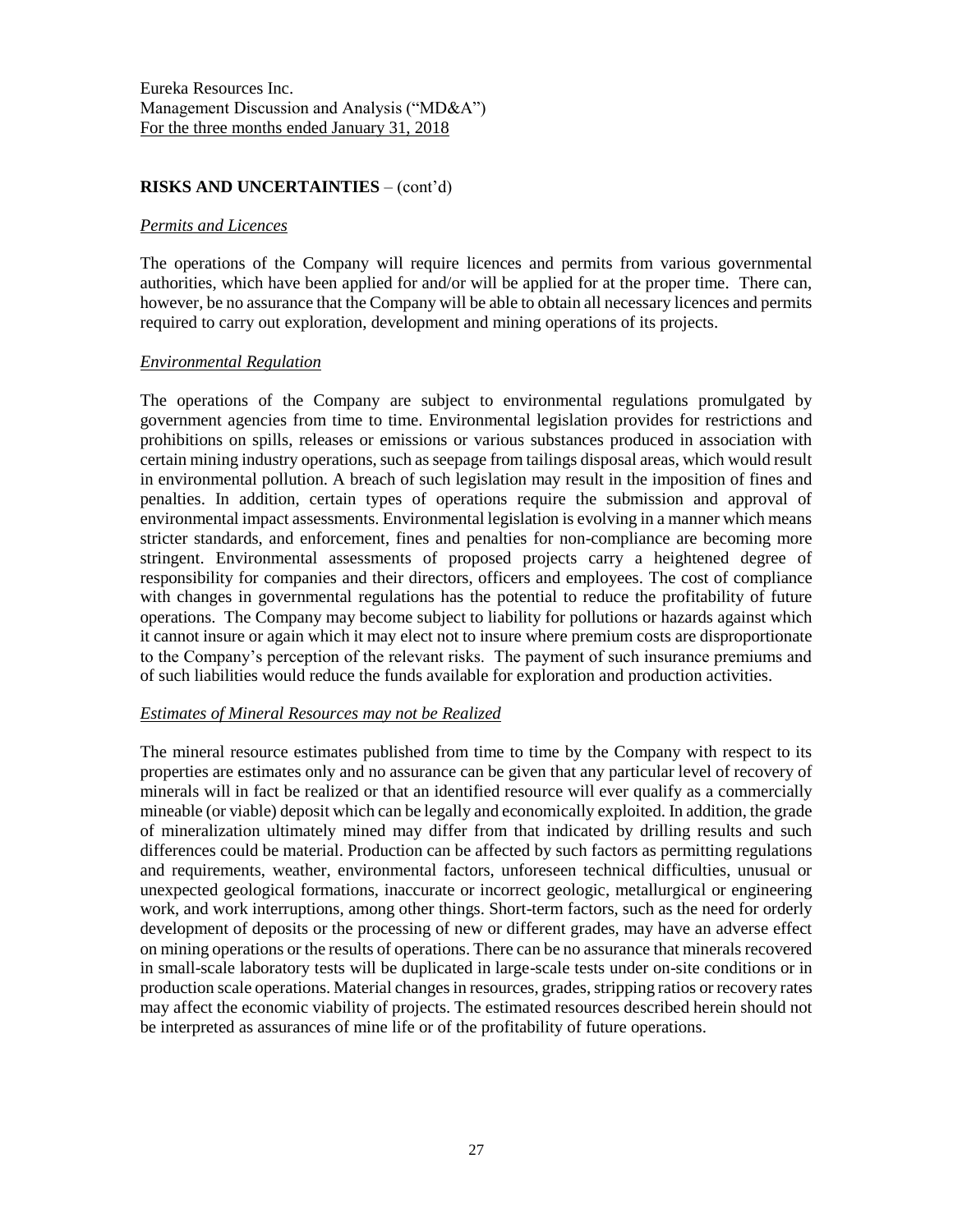#### **DISCLOSURE OF OUTSTANDING SHARE DATA**

a) *Issued:* Number

At April 2, 2018 50,462,402

b) *Stock Options:*

At April 2, 2018, the Company had 3,100,000 stock options outstanding entitling the holders thereof the right to purchase one common share for each option held as follows:

| Number of options |                       |                  |
|-------------------|-----------------------|------------------|
| outstanding       | <b>Exercise Price</b> | Expiry Date      |
| 1,200,000         | \$0.10                | June 23, 2020    |
| 800,000           | \$0.10                | June 27, 2021    |
| 900,000           | \$0.13                | January 16, 2022 |
| 200,000           | \$0.10                | April 28, 2022   |
| 3,100,000         |                       |                  |

#### c) *Share Purchase Warrants:*

At April 2, 2018, the Company had 11,975,115 share purchase warrants outstanding entitling the holders thereof the right to purchase one common share for each warrant held as follows:

| Number of warrants |                       |                    |
|--------------------|-----------------------|--------------------|
| outstanding        | <b>Exercise Price</b> | <b>Expiry Date</b> |
| 1,215,000          | \$0.125               | June 10, 2020      |
| 2,740,566          | \$0.125               | April 29, 2018     |
| 2,033,334          | \$0.125               | May 6, 2018        |
| 525,000            | \$0.20                | September 9, 2018  |
| 662,500            | \$0.15                | October 20, 2018   |
| 1,087,500          | \$0.15                | October 26, 2018   |
| 353,500            | \$0.15                | December 29, 2018  |
| 3,357,715          | \$0.15                | May 31, 2019       |
| 11,975,115         |                       |                    |